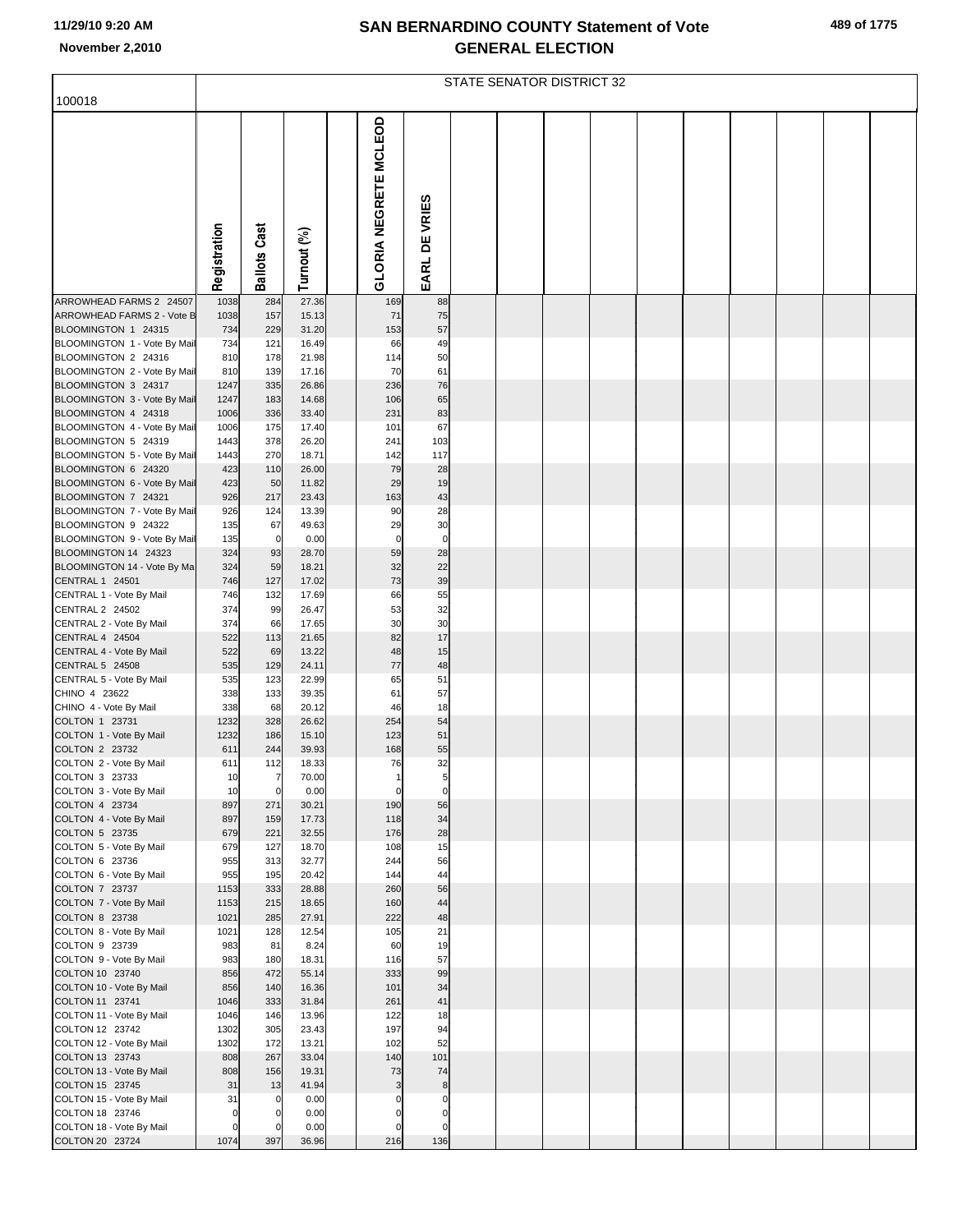|  |  | 490 of 1775 |
|--|--|-------------|
|--|--|-------------|

|                                                     | <b>STATE SENATOR DISTRICT 32</b> |                         |                |  |                              |                      |             |  |  |  |  |                                                      |           |  |
|-----------------------------------------------------|----------------------------------|-------------------------|----------------|--|------------------------------|----------------------|-------------|--|--|--|--|------------------------------------------------------|-----------|--|
| 100018                                              |                                  |                         |                |  |                              |                      |             |  |  |  |  |                                                      |           |  |
|                                                     | Registration                     | <b>Ballots Cast</b>     | Turnout (%)    |  | <b>GLORIA NEGRETE MCLEOD</b> | EARL DE VRIES        |             |  |  |  |  |                                                      |           |  |
| COLTON 20 - Vote By Mail                            | 1074                             | 197                     | 18.34          |  | 88                           | 98                   |             |  |  |  |  |                                                      |           |  |
| COLTON 21 23725<br>COLTON 21 - Vote By Mail         | 514<br>514                       | 122<br>56               | 23.74<br>10.89 |  | 85<br>46                     | 23<br>8              |             |  |  |  |  |                                                      |           |  |
| COLTON 25 23747                                     | 551                              | 152                     | 27.59          |  | 122                          | 20                   |             |  |  |  |  |                                                      |           |  |
| COLTON 25 - Vote By Mail                            | 551                              | 82                      | 14.88          |  | 64                           | 16                   |             |  |  |  |  |                                                      |           |  |
| COLTON 30 23749<br>COLTON 30 - Vote By Mail         | 573<br>573                       | 171<br>86               | 29.84<br>15.01 |  | 138<br>59                    | 21<br>25             |             |  |  |  |  |                                                      |           |  |
| COLTON 31 23750                                     |                                  |                         | 33.33          |  |                              |                      | *********** |  |  |  |  | <b>Insufficient Turnout to Protect Voter Privacy</b> |           |  |
| COLTON 31 - Vote By Mail                            |                                  | $\Omega$                | 0.00           |  | $\mathbf 0$                  | $\mathbf 0$          |             |  |  |  |  |                                                      |           |  |
| COLTON 32 23751<br>COLTON 32 - Vote By Mail         | $\Omega$<br>$\mathbf 0$          | $\Omega$<br>$\mathbf 0$ | 0.00<br>0.00   |  | $\Omega$<br>$\Omega$         | $\Omega$<br>$\Omega$ |             |  |  |  |  |                                                      |           |  |
| COLTON 33 23752                                     | 763                              | 162                     | 21.23          |  | 125                          | 22                   |             |  |  |  |  |                                                      |           |  |
| COLTON 33 - Vote By Mail                            | 763                              | 142                     | 18.61          |  | 97                           | 41                   |             |  |  |  |  |                                                      |           |  |
| COLTON 34 23753<br>COLTON 34 - Vote By Mail         | $\overline{7}$                   | 6<br>$\mathbf 0$        | 85.71<br>0.00  |  | $\Omega$                     | $\mathbf 0$          |             |  |  |  |  |                                                      |           |  |
| COLTON 35 23754                                     | 65                               | 10                      | 15.38          |  |                              |                      |             |  |  |  |  |                                                      |           |  |
| COLTON 35 - Vote By Mail                            | 65                               | $\mathbf 0$             | 0.00           |  |                              |                      |             |  |  |  |  |                                                      |           |  |
| COLTON 36 23755<br>COLTON 36 - Vote By Mail         | $\mathbf 0$<br>$\mathbf 0$       | 0<br>$\Omega$           | 0.00<br>0.00   |  | $\Omega$                     | $\Omega$             |             |  |  |  |  |                                                      |           |  |
| COLTON 37 23756                                     | 769                              | 254                     | 33.03          |  | 194                          | 45                   |             |  |  |  |  |                                                      |           |  |
| COLTON 37 - Vote By Mail                            | 769                              | 122                     | 15.86          |  | 83                           | 32                   |             |  |  |  |  |                                                      |           |  |
| COLTON 38 23757                                     | $\Omega$                         | $\Omega$                | 0.00           |  |                              |                      |             |  |  |  |  |                                                      |           |  |
| COLTON 38 - Vote By Mail<br>COLTON 40 23758         | $\Omega$                         | $\Omega$                | 0.00<br>0.00   |  |                              |                      |             |  |  |  |  |                                                      |           |  |
| COLTON 40 - Vote By Mail                            | $\mathbf 0$                      | $\overline{0}$          | 0.00           |  | $\Omega$                     | $\Omega$             |             |  |  |  |  |                                                      |           |  |
| COLTON WEST 1 23759                                 | 842                              | 268                     | 31.83          |  | 195                          | 55                   |             |  |  |  |  |                                                      |           |  |
| COLTON WEST 1 - Vote By Mail<br>COLTON WEST 2 23760 | 842<br>$\Omega$                  | 169<br>$\overline{2}$   | 20.07<br>0.00  |  | 114                          | 51                   | *********** |  |  |  |  | <b>Insufficient Turnout to Protect Voter Privacy</b> | ********* |  |
| COLTON WEST 2 - Vote By Mail                        | $\mathbf 0$                      |                         | 0.00           |  |                              |                      | *********** |  |  |  |  | <b>Insufficient Turnout to Protect Voter Privacy</b> | ********* |  |
| DEL ROSA 2 24480                                    | 310                              | 78                      | 25.16          |  | 45                           | 28                   |             |  |  |  |  |                                                      |           |  |
| DEL ROSA 2 - Vote By Mail<br>DEL ROSA 4 24482       | 310<br>250                       | 62<br>140               | 20.00<br>56.00 |  | 30<br>65                     | 24<br>70             |             |  |  |  |  |                                                      |           |  |
| DEL ROSA 4 - Vote By Mail                           | 250                              | $\mathbf 0$             | 0.00           |  | $\mathbf 0$                  | $\pmb{0}$            |             |  |  |  |  |                                                      |           |  |
| DEL ROSA 6 24484                                    | 179                              | 92                      | 51.40          |  | 4:                           | 42                   |             |  |  |  |  |                                                      |           |  |
| DEL ROSA 6 - Vote By Mail<br>DEL ROSA 8 24486       | 179<br>112                       | $\mathbf 0$<br>51       | 0.00<br>45.54  |  | $\mathbf 0$<br>30            | $\mathbf 0$<br>20    |             |  |  |  |  |                                                      |           |  |
| DEL ROSA 8 - Vote By Mail                           | 112                              | $\mathbf 0$             | 0.00           |  | $\mathbf 0$                  | $\mathbf 0$          |             |  |  |  |  |                                                      |           |  |
| DEL ROSA 9 24487                                    | 433                              | 120                     | 27.71          |  | 68                           | 34                   |             |  |  |  |  |                                                      |           |  |
| DEL ROSA 9 - Vote By Mail<br>DEL ROSA 12 24490      | 433<br>78                        | 102<br>35               | 23.56<br>44.87 |  | 57<br>20                     | 40<br>13             |             |  |  |  |  |                                                      |           |  |
| DEL ROSA 12 - Vote By Mail                          | 78                               | $\mathbf 0$             | 0.00           |  | $\mathbf 0$                  | 0                    |             |  |  |  |  |                                                      |           |  |
| DEL ROSA 13 24491                                   | 25                               | 13                      | 52.00          |  | 10                           | 3                    |             |  |  |  |  |                                                      |           |  |
| DEL ROSA 13 - Vote By Mail<br>DEL ROSA 15 24493     | 25<br>243                        | $\mathbf 0$<br>54       | 0.00<br>22.22  |  | $\mathbf{0}$<br>30           | $\mathbf 0$<br>18    |             |  |  |  |  |                                                      |           |  |
| DEL ROSA 15 - Vote By Mail                          | 243                              | 53                      | 21.81          |  | 32                           | 17                   |             |  |  |  |  |                                                      |           |  |
| DEL ROSA 16 24494                                   | 149                              | 65                      | 43.62          |  | 33                           | 28                   |             |  |  |  |  |                                                      |           |  |
| DEL ROSA 16 - Vote By Mail<br>DEL ROSA 20 24498     | 149<br>157                       | $\mathbf 0$<br>94       | 0.00<br>59.87  |  | 49                           | 0<br>42              |             |  |  |  |  |                                                      |           |  |
| DEL ROSA 20 - Vote By Mail                          | 157                              | $\mathbf 0$             | 0.00           |  | $\mathbf 0$                  | $\mathbf 0$          |             |  |  |  |  |                                                      |           |  |
| DEL ROSA 22 24500                                   | 280                              | 73                      | 26.07          |  | 42                           | 27                   |             |  |  |  |  |                                                      |           |  |
| DEL ROSA 22 - Vote By Mail<br>FONTANA 1 23763       | 280<br>1238                      | 53<br>376               | 18.93<br>30.37 |  | 21<br>191                    | 28<br>162            |             |  |  |  |  |                                                      |           |  |
| FONTANA 1 - Vote By Mail                            | 1238                             | 311                     | 25.12          |  | 148                          | 149                  |             |  |  |  |  |                                                      |           |  |
| FONTANA 3 23765                                     | 680                              | 226                     | 33.24          |  | 86                           | 112                  |             |  |  |  |  |                                                      |           |  |
| FONTANA 3 - Vote By Mail<br>FONTANA 4 23766         | 680<br>843                       | 185<br>250              | 27.21<br>29.66 |  | 83<br>159                    | 88<br>68             |             |  |  |  |  |                                                      |           |  |
| FONTANA 4 - Vote By Mail                            | 843                              | 148                     | 17.56          |  | 86                           | 57                   |             |  |  |  |  |                                                      |           |  |
| FONTANA 5 23767                                     | 836                              | 216                     | 25.84          |  | 112                          | 92                   |             |  |  |  |  |                                                      |           |  |
| FONTANA 5 - Vote By Mail                            | 836                              | 223                     | 26.67          |  | 103                          | 102                  |             |  |  |  |  |                                                      |           |  |
| FONTANA 6 23768<br>FONTANA 6 - Vote By Mail         | 753<br>753                       | 235<br>198              | 31.21<br>26.29 |  | 125<br>88                    | 95<br>100            |             |  |  |  |  |                                                      |           |  |
|                                                     |                                  |                         |                |  |                              |                      |             |  |  |  |  |                                                      |           |  |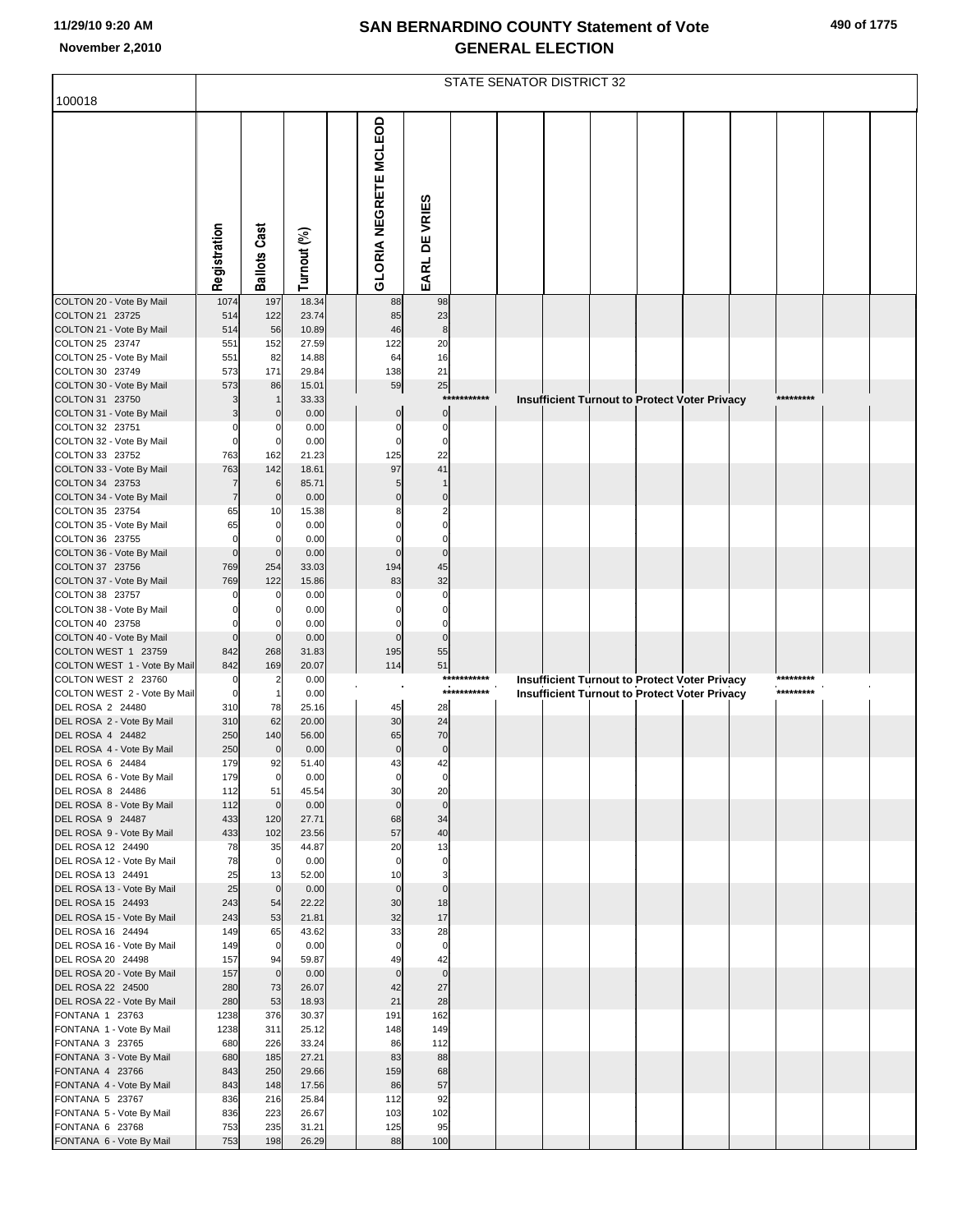|  |  | 491 of 1775 |  |
|--|--|-------------|--|
|--|--|-------------|--|

|                                               |              | STATE SENATOR DISTRICT 32 |                |  |                       |               |  |  |  |  |  |  |  |  |
|-----------------------------------------------|--------------|---------------------------|----------------|--|-----------------------|---------------|--|--|--|--|--|--|--|--|
| 100018                                        |              |                           |                |  |                       |               |  |  |  |  |  |  |  |  |
|                                               | Registration | <b>Ballots Cast</b>       | Turnout (%)    |  | GLORIA NEGRETE MCLEOD | EARL DE VRIES |  |  |  |  |  |  |  |  |
| FONTANA 7 23769                               | 1260         | 421                       | 33.41          |  | 222                   | 159           |  |  |  |  |  |  |  |  |
| FONTANA 7 - Vote By Mail                      | 1260         | 244                       | 19.37          |  | 129                   | 98            |  |  |  |  |  |  |  |  |
| FONTANA 8 23770<br>FONTANA 8 - Vote By Mail   | 1335<br>1335 | 481<br>252                | 36.03<br>18.88 |  | 267<br>122            | 176<br>118    |  |  |  |  |  |  |  |  |
| FONTANA 9 23771                               | 1305         | 395                       | 30.27          |  | 242                   | 125           |  |  |  |  |  |  |  |  |
| FONTANA 9 - Vote By Mail                      | 1305         | 305                       | 23.37          |  | 156                   | 130           |  |  |  |  |  |  |  |  |
| FONTANA 10 23772                              | 926          | 355                       | 38.34          |  | 238                   | 88            |  |  |  |  |  |  |  |  |
| FONTANA 10 - Vote By Mail<br>FONTANA 11 23773 | 926<br>896   | 168<br>289                | 18.14<br>32.25 |  | 108<br>157            | 50<br>109     |  |  |  |  |  |  |  |  |
| FONTANA 11 - Vote By Mail                     | 896          | 175                       | 19.53          |  | 85                    | 80            |  |  |  |  |  |  |  |  |
| FONTANA 12 23774                              | 1211         | 361                       | 29.81          |  | 216                   | 110           |  |  |  |  |  |  |  |  |
| FONTANA 12 - Vote By Mail                     | 1211         | 239                       | 19.74          |  | 146                   | 82            |  |  |  |  |  |  |  |  |
| FONTANA 13 23775                              | 1152<br>1152 | 362<br>251                | 31.42<br>21.79 |  | 210<br>142            | 133<br>96     |  |  |  |  |  |  |  |  |
| FONTANA 13 - Vote By Mail<br>FONTANA 14 23776 | 1175         | 387                       | 32.94          |  | 231                   | 116           |  |  |  |  |  |  |  |  |
| FONTANA 14 - Vote By Mail                     | 1175         | 261                       | 22.21          |  | 147                   | 101           |  |  |  |  |  |  |  |  |
| FONTANA 15 23777                              | 717          | 183                       | 25.52          |  | 112                   | 52            |  |  |  |  |  |  |  |  |
| FONTANA 15 - Vote By Mail                     | 717          | 149                       | 20.78          |  | 73                    | 71            |  |  |  |  |  |  |  |  |
| FONTANA 16 23778<br>FONTANA 16 - Vote By Mail | 783<br>783   | 184<br>120                | 23.50<br>15.33 |  | 130<br>71             | 40<br>42      |  |  |  |  |  |  |  |  |
| FONTANA 17 23779                              | 900          | 193                       | 21.44          |  | 154                   | 29            |  |  |  |  |  |  |  |  |
| FONTANA 17 - Vote By Mail                     | 900          | 126                       | 14.00          |  | 78                    | 43            |  |  |  |  |  |  |  |  |
| FONTANA 18 23780                              | 891          | 224                       | 25.14          |  | 167                   | 42            |  |  |  |  |  |  |  |  |
| FONTANA 18 - Vote By Mail<br>FONTANA 19 23781 | 891<br>1356  | 128<br>339                | 14.37<br>25.00 |  | 79<br>232             | 37<br>75      |  |  |  |  |  |  |  |  |
| FONTANA 19 - Vote By Mail                     | 1356         | 158                       | 11.65          |  | 112                   | 42            |  |  |  |  |  |  |  |  |
| FONTANA 20 23782                              | 1327         | 342                       | 25.77          |  | 222                   | 88            |  |  |  |  |  |  |  |  |
| FONTANA 20 - Vote By Mail                     | 1327         | 285                       | 21.48          |  | 182                   | 83            |  |  |  |  |  |  |  |  |
| FONTANA 21 23783<br>FONTANA 21 - Vote By Mail | 773<br>773   | 214<br>99                 | 27.68<br>12.81 |  | 152<br>68             | 46<br>26      |  |  |  |  |  |  |  |  |
| FONTANA 22 23784                              | 1314         | 325                       | 24.73          |  | 235                   | 70            |  |  |  |  |  |  |  |  |
| FONTANA 22 - Vote By Mail                     | 1314         | 195                       | 14.84          |  | 111                   | 69            |  |  |  |  |  |  |  |  |
| FONTANA 23 23785                              | 1033         | 324                       | 31.36          |  | 253                   | 51            |  |  |  |  |  |  |  |  |
| FONTANA 23 - Vote By Mail<br>FONTANA 24 23786 | 1033<br>485  | 186<br>151                | 18.01<br>31.13 |  | 127<br>110            | 47            |  |  |  |  |  |  |  |  |
| FONTANA 24 - Vote By Mail                     | 485          | 86                        | 17.73          |  | 53                    | 35<br>26      |  |  |  |  |  |  |  |  |
| FONTANA 25 23787                              | 494          | 164                       | 33.20          |  | 119                   | 30            |  |  |  |  |  |  |  |  |
| FONTANA 25 - Vote By Mail                     | 494          | 71                        | 14.37          |  | 51                    | 17            |  |  |  |  |  |  |  |  |
| FONTANA 26 23788<br>FONTANA 26 - Vote By Mail | 663<br>663   | 246<br>92                 | 37.10<br>13.88 |  | 178<br>62             | 38<br>27      |  |  |  |  |  |  |  |  |
| FONTANA 27 23789                              | 890          | 274                       | 30.79          |  | 194                   | 53            |  |  |  |  |  |  |  |  |
| FONTANA 27 - Vote By Mail                     | 890          | 142                       | 15.96          |  | 97                    | 37            |  |  |  |  |  |  |  |  |
| FONTANA 28 23790                              | 1025         | 324                       | 31.61          |  | 200                   | 94            |  |  |  |  |  |  |  |  |
| FONTANA 28 - Vote By Mail<br>FONTANA 29 23791 | 1025<br>1371 | 181<br>497                | 17.66<br>36.25 |  | 119<br>343            | 51<br>134     |  |  |  |  |  |  |  |  |
| FONTANA 29 - Vote By Mail                     | 1371         | 200                       | 14.59          |  | 118                   | 71            |  |  |  |  |  |  |  |  |
| FONTANA 30 23792                              | 1458         | 517                       | 35.46          |  | 382                   | 108           |  |  |  |  |  |  |  |  |
| FONTANA 30 - Vote By Mail                     | 1458         | 241                       | 16.53          |  | 147                   | 78            |  |  |  |  |  |  |  |  |
| FONTANA 31 23793                              | 875          | 352                       | 40.23          |  | 244                   | 86<br>47      |  |  |  |  |  |  |  |  |
| FONTANA 31 - Vote By Mail<br>FONTANA 32 23794 | 875<br>603   | 136<br>203                | 15.54<br>33.67 |  | 78<br>153             | 40            |  |  |  |  |  |  |  |  |
| FONTANA 32 - Vote By Mail                     | 603          | 98                        | 16.25          |  | 56                    | 39            |  |  |  |  |  |  |  |  |
| FONTANA 33 23825                              | 989          | 312                       | 31.55          |  | 220                   | 72            |  |  |  |  |  |  |  |  |
| FONTANA 33 - Vote By Mail                     | 989          | 146                       | 14.76          |  | 83                    | 57<br>41      |  |  |  |  |  |  |  |  |
| FONTANA 35 23826<br>FONTANA 35 - Vote By Mail | 718<br>718   | 212<br>98                 | 29.53<br>13.65 |  | 159<br>64             | 24            |  |  |  |  |  |  |  |  |
| FONTANA 36 23827                              | 872          | 238                       | 27.29          |  | 178                   | 50            |  |  |  |  |  |  |  |  |
| FONTANA 36 - Vote By Mail                     | 872          | 160                       | 18.35          |  | 97                    | 53            |  |  |  |  |  |  |  |  |
| FONTANA 37 23828                              | 1040         | 316                       | 30.38          |  | 217                   | 71            |  |  |  |  |  |  |  |  |
| FONTANA 37 - Vote By Mail<br>FONTANA 38 23829 | 1040<br>957  | 226<br>272                | 21.73<br>28.42 |  | 140<br>187            | 71<br>70      |  |  |  |  |  |  |  |  |
|                                               |              |                           |                |  |                       |               |  |  |  |  |  |  |  |  |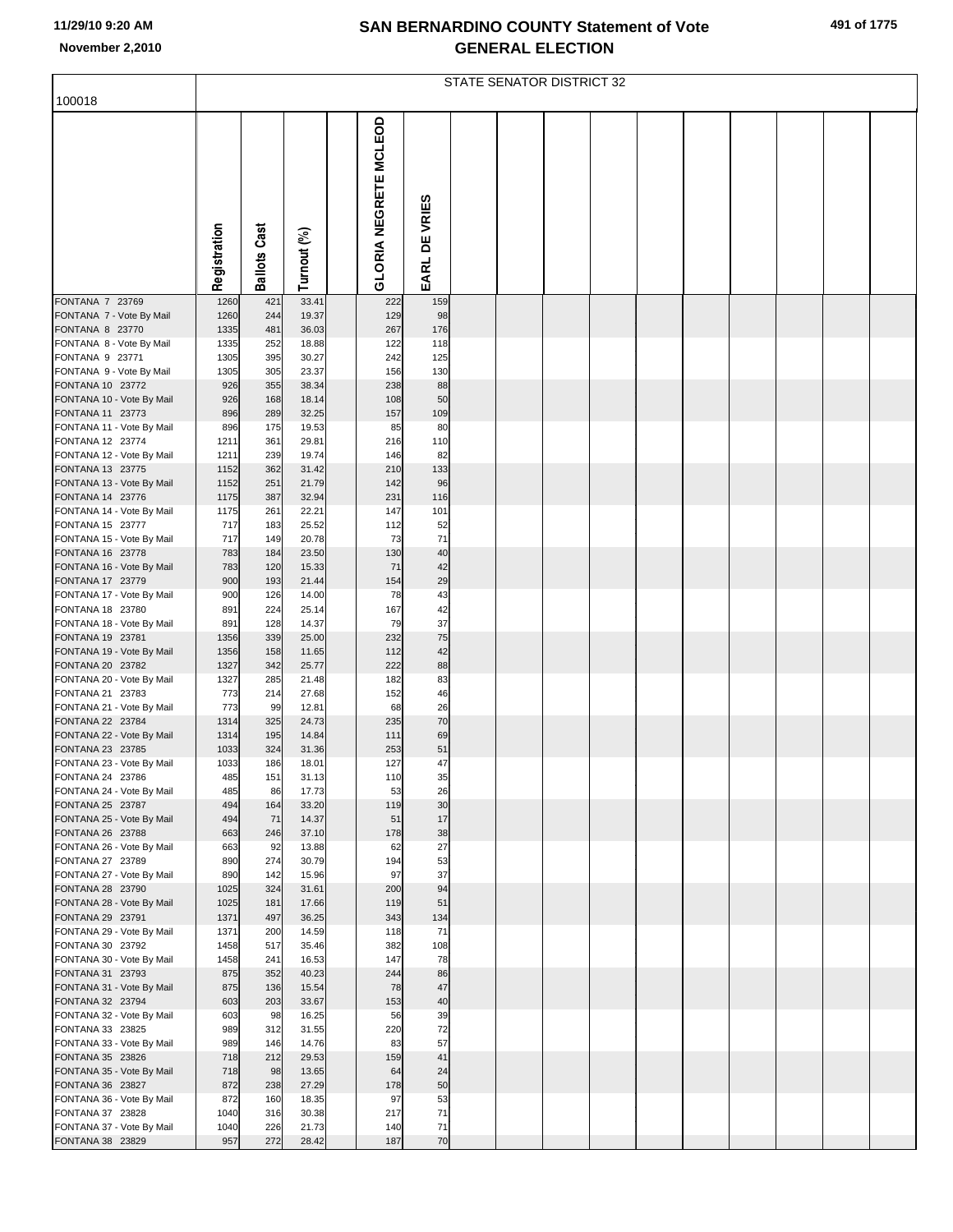| 492 of 1775 |  |  |
|-------------|--|--|
|-------------|--|--|

|                                               |              | STATE SENATOR DISTRICT 32 |                |  |                       |                   |  |  |  |  |  |  |  |  |
|-----------------------------------------------|--------------|---------------------------|----------------|--|-----------------------|-------------------|--|--|--|--|--|--|--|--|
| 100018                                        |              |                           |                |  |                       |                   |  |  |  |  |  |  |  |  |
|                                               | Registration | <b>Ballots Cast</b>       | Turnout (%)    |  | GLORIA NEGRETE MCLEOD | EARL DE VRIES     |  |  |  |  |  |  |  |  |
| FONTANA 38 - Vote By Mail                     | 957          | 152                       | 15.88          |  | 81                    | 68                |  |  |  |  |  |  |  |  |
| FONTANA 39 23830<br>FONTANA 39 - Vote By Mail | 1255<br>1255 | 394<br>282                | 31.39<br>22.47 |  | 255<br>144            | 109<br>125        |  |  |  |  |  |  |  |  |
| FONTANA 40 23831                              | 1072         | 248                       | 23.13          |  | 158                   | 73                |  |  |  |  |  |  |  |  |
| FONTANA 40 - Vote By Mail                     | 1072         | 219                       | 20.43          |  | 107                   | 98                |  |  |  |  |  |  |  |  |
| FONTANA 41 23832<br>FONTANA 41 - Vote By Mail | 1262<br>1262 | 288<br>249                | 22.82<br>19.73 |  | 188<br>115            | 79<br>117         |  |  |  |  |  |  |  |  |
| FONTANA 42 23833                              | 375          | 183                       | 48.80          |  | 118                   | 44                |  |  |  |  |  |  |  |  |
| FONTANA 42 - Vote By Mail                     | 375          | 87                        | 23.20          |  | 55                    | 29                |  |  |  |  |  |  |  |  |
| FONTANA 43 23834<br>FONTANA 43 - Vote By Mail | 1109<br>1109 | 369<br>226                | 33.27<br>20.38 |  | 250<br>136            | 86<br>83          |  |  |  |  |  |  |  |  |
| FONTANA 44 23795                              | 818          | 288                       | 35.21          |  | 151                   | 108               |  |  |  |  |  |  |  |  |
| FONTANA 44 - Vote By Mail                     | 818          | 181                       | 22.13          |  | 74                    | 94                |  |  |  |  |  |  |  |  |
| FONTANA 45 23796<br>FONTANA 45 - Vote By Mail | 924<br>924   | 325<br>190                | 35.17<br>20.56 |  | 225<br>120            | 74<br>67          |  |  |  |  |  |  |  |  |
| FONTANA 46 23797                              | 698          | 212                       | 30.37          |  | 120                   | 80                |  |  |  |  |  |  |  |  |
| FONTANA 46 - Vote By Mail                     | 698          | 156                       | 22.35          |  | 75                    | 71                |  |  |  |  |  |  |  |  |
| FONTANA 47 23798                              | 929<br>929   | 286<br>175                | 30.79<br>18.84 |  | 212<br>123            | 59<br>49          |  |  |  |  |  |  |  |  |
| FONTANA 47 - Vote By Mail<br>FONTANA 48 23799 | 616          | 191                       | 31.01          |  | 106                   | 76                |  |  |  |  |  |  |  |  |
| FONTANA 48 - Vote By Mail                     | 616          | 140                       | 22.73          |  | 66                    | 64                |  |  |  |  |  |  |  |  |
| FONTANA 49 23800                              | 187          | 65                        | 34.76          |  | 45                    | 19<br>$\mathbf 0$ |  |  |  |  |  |  |  |  |
| FONTANA 49 - Vote By Mail<br>FONTANA 50 23801 | 187<br>958   | $\overline{0}$<br>278     | 0.00<br>29.02  |  | $\mathbf 0$<br>137    | 115               |  |  |  |  |  |  |  |  |
| FONTANA 50 - Vote By Mail                     | 958          | 224                       | 23.38          |  | 90                    | 125               |  |  |  |  |  |  |  |  |
| FONTANA 51 23802<br>FONTANA 51 - Vote By Mail | 853<br>853   | 242<br>214                | 28.37<br>25.09 |  | 136<br>114            | 74<br>87          |  |  |  |  |  |  |  |  |
| FONTANA 53 23803                              | 988          | 244                       | 24.70          |  | 164                   | 58                |  |  |  |  |  |  |  |  |
| FONTANA 53 - Vote By Mail                     | 988          | 190                       | 19.23          |  | 102                   | 71                |  |  |  |  |  |  |  |  |
| FONTANA 54 23804<br>FONTANA 54 - Vote By Mail | 835<br>835   | 229<br>176                | 27.43<br>21.08 |  | 129<br>96             | 74<br>70          |  |  |  |  |  |  |  |  |
| FONTANA 55 23805                              | 757          | 246                       | 32.50          |  | 127                   | 103               |  |  |  |  |  |  |  |  |
| FONTANA 55 - Vote By Mail                     | 757          | 189                       | 24.97          |  | 89                    | 93                |  |  |  |  |  |  |  |  |
| FONTANA 56 23806                              | 769<br>769   | 225                       | 29.26          |  | 154                   | 52                |  |  |  |  |  |  |  |  |
| FONTANA 56 - Vote By Mail<br>FONTANA 57 23807 | 896          | 125<br>272                | 16.25<br>30.36 |  | 72<br>203             | 50<br>48          |  |  |  |  |  |  |  |  |
| FONTANA 57 - Vote By Mail                     | 896          | 162                       | 18.08          |  | 93                    | 57                |  |  |  |  |  |  |  |  |
| FONTANA 58 23808<br>FONTANA 58 - Vote By Mail | 941<br>941   | 351<br>120                | 37.30<br>12.75 |  | 223<br>68             | 106<br>49         |  |  |  |  |  |  |  |  |
| FONTANA 59 23809                              | 441          | 99                        | 22.45          |  | 70                    | 16                |  |  |  |  |  |  |  |  |
| FONTANA 59 - Vote By Mail                     | 441          | 97                        | 22.00          |  | 59                    | 36                |  |  |  |  |  |  |  |  |
| FONTANA 60 23810<br>FONTANA 60 - Vote By Mail | 522<br>522   | 117<br>100                | 22.41<br>19.16 |  | 73<br>47              | 37<br>47          |  |  |  |  |  |  |  |  |
| FONTANA 61 23835                              | 742          | 182                       | 24.53          |  | 113                   | 53                |  |  |  |  |  |  |  |  |
| FONTANA 61 - Vote By Mail                     | 742          | 227                       | 30.59          |  | 125                   | 89                |  |  |  |  |  |  |  |  |
| FONTANA 62 23811<br>FONTANA 62 - Vote By Mail | 642<br>642   | 174<br>99                 | 27.10<br>15.42 |  | 135<br>61             | 33<br>28          |  |  |  |  |  |  |  |  |
| FONTANA 63 23812                              | 1083         | 340                       | 31.39          |  | 218                   | 99                |  |  |  |  |  |  |  |  |
| FONTANA 63 - Vote By Mail                     | 1083         | 265                       | 24.47          |  | 157                   | 93                |  |  |  |  |  |  |  |  |
| FONTANA 64 23813<br>FONTANA 64 - Vote By Mail | 910<br>910   | 241<br>103                | 26.48<br>11.32 |  | 167<br>67             | 54<br>29          |  |  |  |  |  |  |  |  |
| FONTANA 65 23836                              | 1064         | 280                       | 26.32          |  | 196                   | 69                |  |  |  |  |  |  |  |  |
| FONTANA 65 - Vote By Mail                     | 1064         | 175                       | 16.45          |  | 112                   | 54                |  |  |  |  |  |  |  |  |
| FONTANA 66 23837<br>FONTANA 66 - Vote By Mail | 857<br>857   | 246<br>112                | 28.70<br>13.07 |  | 171<br>68             | 56<br>41          |  |  |  |  |  |  |  |  |
| FONTANA 67 23838                              | 781          | 141                       | 18.05          |  | 106                   | 31                |  |  |  |  |  |  |  |  |
| FONTANA 67 - Vote By Mail                     | 781          | 127                       | 16.26          |  | 84                    | 36                |  |  |  |  |  |  |  |  |
| FONTANA 68 23839                              | 926          | 249                       | 26.89          |  | 159                   | 68                |  |  |  |  |  |  |  |  |
| FONTANA 68 - Vote By Mail<br>FONTANA 69 23840 | 926<br>594   | 156<br>180                | 16.85<br>30.30 |  | 103<br>113            | 45<br>56          |  |  |  |  |  |  |  |  |
| FONTANA 69 - Vote By Mail                     | 594          | 126                       | 21.21          |  | 58                    | 64                |  |  |  |  |  |  |  |  |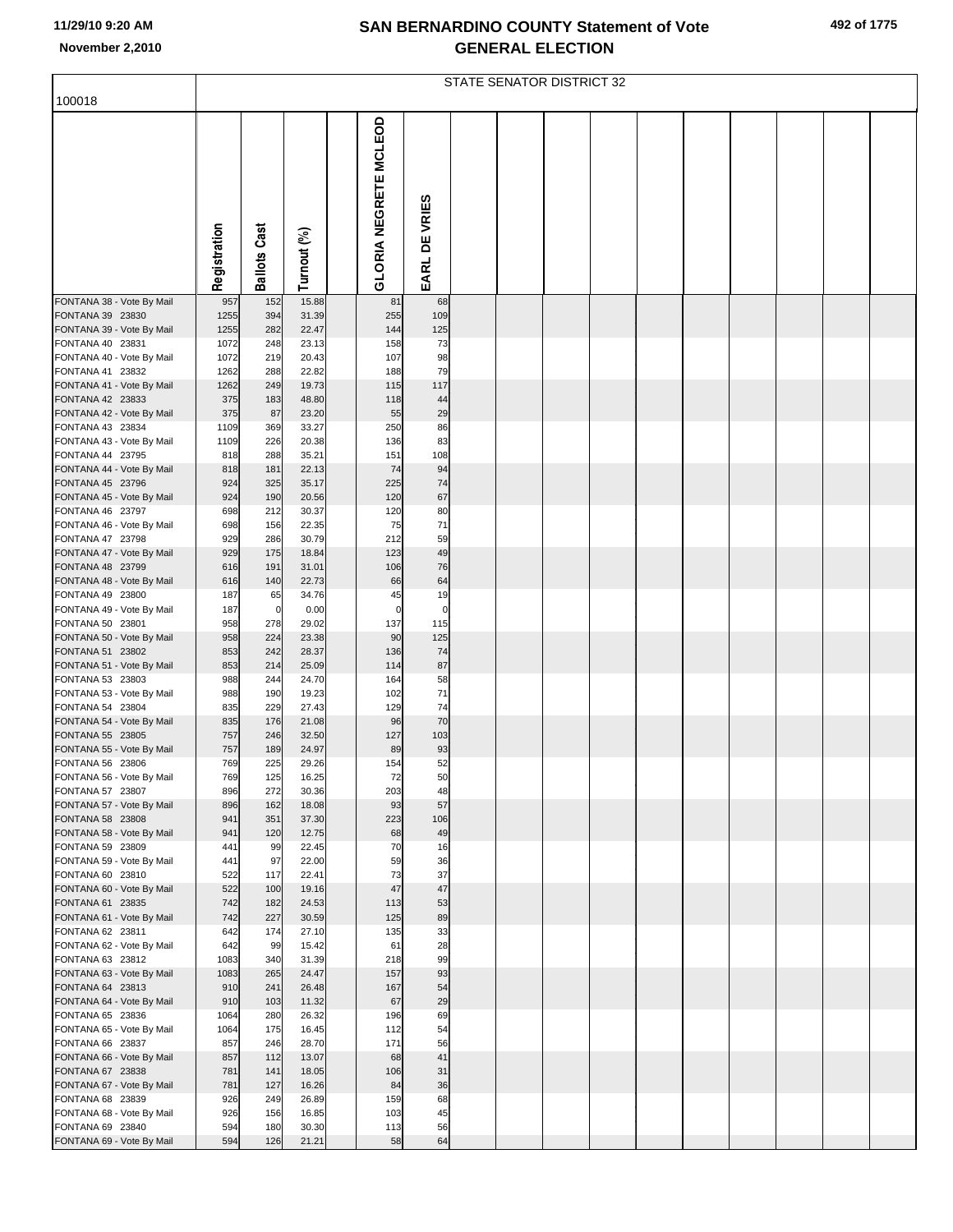|                                                       |                    | STATE SENATOR DISTRICT 32 |                 |  |                            |                               |             |  |  |  |  |                                                      |           |  |
|-------------------------------------------------------|--------------------|---------------------------|-----------------|--|----------------------------|-------------------------------|-------------|--|--|--|--|------------------------------------------------------|-----------|--|
| 100018                                                |                    |                           |                 |  |                            |                               |             |  |  |  |  |                                                      |           |  |
|                                                       | Registration       | <b>Ballots Cast</b>       | Turnout (%)     |  | GLORIA NEGRETE MCLEOD      | EARL DE VRIES                 |             |  |  |  |  |                                                      |           |  |
| FONTANA 75 23841                                      | 663                | 198                       | 29.86           |  | 154                        | 29                            |             |  |  |  |  |                                                      |           |  |
| FONTANA 75 - Vote By Mail<br>FONTANA 76 23815         | 663<br>$\mathbf 0$ | 122<br>$\mathbf 0$        | 18.40<br>0.00   |  | 94<br>$\mathbf 0$          | 25<br>$\mathbf 0$             |             |  |  |  |  |                                                      |           |  |
| FONTANA 76 - Vote By Mail                             | $\mathbf 0$        | 0                         | 0.00            |  | $\mathbf 0$                | $\mathbf 0$                   |             |  |  |  |  |                                                      |           |  |
| FONTANA 79 23816                                      | 87                 | 53                        | 60.92           |  | 29                         | 18                            |             |  |  |  |  |                                                      |           |  |
| FONTANA 79 - Vote By Mail<br>FONTANA 80 23842         | 87<br>7            | 0                         | 0.00<br>28.57   |  | $\circ$                    | $\circ$                       | *********** |  |  |  |  | Insufficient Turnout to Protect Voter Privacy        | ********* |  |
| FONTANA 80 - Vote By Mail                             | $\overline{7}$     | $\Omega$                  | 0.00            |  | $\mathbf 0$                | $\overline{0}$                |             |  |  |  |  |                                                      |           |  |
| FONTANA 82 23817                                      | 789                | 231                       | 29.28           |  | 164                        | 49                            |             |  |  |  |  |                                                      |           |  |
| FONTANA 82 - Vote By Mail<br>FONTANA 83 23818         | 789<br>$\mathbf 0$ | 132<br>$\mathbf 0$        | 16.73<br>0.00   |  | 84<br>$\mathbf 0$          | 44<br>$\mathbf 0$             |             |  |  |  |  |                                                      |           |  |
| FONTANA 83 - Vote By Mail                             | $\mathbf 0$        | $\Omega$                  | 0.00            |  | $\mathbf 0$                | $\mathbf 0$                   |             |  |  |  |  |                                                      |           |  |
| FONTANA 85 23819                                      | 372                | 147                       | 39.52           |  | 91                         | 42                            |             |  |  |  |  |                                                      |           |  |
| FONTANA 85 - Vote By Mail                             | 372                | 71                        | 19.09           |  | 36                         | 32                            |             |  |  |  |  |                                                      |           |  |
| FONTANA 87 23820<br>FONTANA 87 - Vote By Mail         | 354<br>354         | 105<br>56                 | 29.66<br>15.82  |  | 64<br>30                   | 36<br>25                      |             |  |  |  |  |                                                      |           |  |
| FONTANA 88 23843                                      |                    | 0                         | 0.00            |  | $\mathbf 0$                | $\mathbf 0$                   |             |  |  |  |  |                                                      |           |  |
| FONTANA 88 - Vote By Mail                             |                    | $\Omega$                  | 0.00            |  | $\mathbf 0$                | $\overline{0}$                |             |  |  |  |  |                                                      |           |  |
| FONTANA 90 23844                                      | 410                | 93                        | 22.68           |  | 65                         | 23                            |             |  |  |  |  |                                                      |           |  |
| FONTANA 90 - Vote By Mail<br>FONTANA 91 23845         | 410                | 56<br>$\overline{4}$      | 13.66<br>100.00 |  | 35                         | 19<br>$***$                   | *******     |  |  |  |  | <b>Insufficient Turnout to Protect Voter Privacy</b> | ********* |  |
| FONTANA 91 - Vote By Mail                             |                    | $\Omega$                  | 0.00            |  | n                          | 0                             |             |  |  |  |  |                                                      |           |  |
| FONTANA 93 23821                                      | 25                 | 16                        | 64.00           |  | 5                          | 10                            |             |  |  |  |  |                                                      |           |  |
| FONTANA 93 - Vote By Mail<br>FONTANA 94 23822         | 25<br>921          | $\mathbf 0$<br>267        | 0.00<br>28.99   |  | $\Omega$<br>179            | $\mathbf 0$<br>71             |             |  |  |  |  |                                                      |           |  |
| FONTANA 94 - Vote By Mail                             | 921                | 112                       | 12.16           |  | 66                         | 41                            |             |  |  |  |  |                                                      |           |  |
| FONTANA 95 23823                                      | 938                | 228                       | 24.31           |  | 165                        | 47                            |             |  |  |  |  |                                                      |           |  |
| FONTANA 95 - Vote By Mail                             | 938                | 161                       | 17.16           |  | 96                         | 51                            |             |  |  |  |  |                                                      |           |  |
| FONTANA 96 23824<br>FONTANA 96 - Vote By Mail         | 821<br>821         | 187<br>158                | 22.78<br>19.24  |  | 114<br>74                  | 63<br>73                      |             |  |  |  |  |                                                      |           |  |
| FONTANA WEST 1 23846                                  | 716                | 194                       | 27.09           |  | 146                        | 39                            |             |  |  |  |  |                                                      |           |  |
| FONTANA WEST 1 - Vote By Ma                           | 716                | 108                       | 15.08           |  | 62                         | 37                            |             |  |  |  |  |                                                      |           |  |
| FONTANA WEST 2 23847<br>FONTANA WEST 2 - Vote By Ma   | 710<br>710         | 265<br>89                 | 37.32<br>12.54  |  | 199<br>60                  | $\bf 48$<br>26                |             |  |  |  |  |                                                      |           |  |
| FONTANA WEST 3 23848                                  | 1060               | 309                       | 29.15           |  | 219                        | 62                            |             |  |  |  |  |                                                      |           |  |
| FONTANA WEST 3 - Vote By Ma                           | 1060               | 139                       | 13.11           |  | 103                        | 30                            |             |  |  |  |  |                                                      |           |  |
| FONTANA WEST 4 23849                                  | 1020               | 262                       | 25.69           |  | 176                        | 62                            |             |  |  |  |  |                                                      |           |  |
| FONTANA WEST 4 - Vote By Ma<br>FONTANA WEST 5 23850   | 1020<br>891        | 123<br>257                | 12.06<br>28.84  |  | 85<br>204                  | 32<br>38                      |             |  |  |  |  |                                                      |           |  |
| FONTANA WEST 5 - Vote By Ma                           | 891                | 113                       | 12.68           |  | 84                         | 25                            |             |  |  |  |  |                                                      |           |  |
| FONTANA WEST 6 23851                                  | 777                | 181                       | 23.29           |  | 136                        | 36                            |             |  |  |  |  |                                                      |           |  |
| FONTANA WEST 6 - Vote By Ma                           | 777                | 109                       | 14.03           |  | 72                         | 30                            |             |  |  |  |  |                                                      |           |  |
| FONTANA WEST 9 23852<br>FONTANA WEST 9 - Vote By Ma   | 711<br>711         | 186<br>83                 | 26.16<br>11.67  |  | 130<br>57                  | 47<br>23                      |             |  |  |  |  |                                                      |           |  |
| FONTANA WEST 10 23853                                 | 435                | 173                       | 39.77           |  | 124                        | 38                            |             |  |  |  |  |                                                      |           |  |
| FONTANA WEST 10 - Vote By Ma                          | 435                | 61                        | 14.02           |  | 36                         | 19                            |             |  |  |  |  |                                                      |           |  |
| FONTANA WEST 11 23854<br>FONTANA WEST 11 - Vote By Ma | 21<br>21           | 8<br>0                    | 38.10<br>0.00   |  | 6<br>$\Omega$              | $\overline{2}$<br>$\mathbf 0$ |             |  |  |  |  |                                                      |           |  |
| FONTANA WEST 16 23855                                 | $\mathbf 0$        | $\mathbf 0$               | 0.00            |  |                            | $\Omega$                      |             |  |  |  |  |                                                      |           |  |
| FONTANA WEST 16 - Vote By Ma                          | $\overline{0}$     | $\mathbf 0$               | 0.00            |  | $\mathbf 0$                | $\overline{0}$                |             |  |  |  |  |                                                      |           |  |
| GLEN HELEN 1 24509                                    | 298                | 127                       | 42.62           |  | 68                         | 50                            |             |  |  |  |  |                                                      |           |  |
| GLEN HELEN 1 - Vote By Mail<br>GLEN HELEN 11 24514    | 298<br>$\mathbf 0$ | 0<br>$\Omega$             | 0.00<br>0.00    |  | $\mathbf 0$<br>$\mathbf 0$ | $\mathbf 0$<br>$\mathbf 0$    |             |  |  |  |  |                                                      |           |  |
| GLEN HELEN 11 - Vote By Mail                          | $\Omega$           | $\Omega$                  | 0.00            |  | $\Omega$                   | $\Omega$                      |             |  |  |  |  |                                                      |           |  |
| GLEN HELEN 14 24515                                   |                    | $\Omega$                  | 0.00            |  | $\mathbf 0$                | $\mathbf{0}$                  |             |  |  |  |  |                                                      |           |  |
| GLEN HELEN 14 - Vote By Mail                          | $\Omega$           | $\mathbf 0$               | 0.00            |  | $\overline{0}$             | $\overline{0}$                |             |  |  |  |  |                                                      |           |  |
| HIGHLAND 12 23981<br>HIGHLAND 12 - Vote By Mail       | 5<br>5             | 3<br>0                    | 60.00<br>0.00   |  | $\mathbf 0$                | $\overline{0}$                | *********** |  |  |  |  | <b>Insufficient Turnout to Protect Voter Privacy</b> | ********* |  |
| MONTCLAIR 1 24003                                     | 1323               | 403                       | 30.46           |  | 248                        | 106                           |             |  |  |  |  |                                                      |           |  |
| MONTCLAIR 1 - Vote By Mail                            | 1323               | 223                       | 16.86           |  | 147                        | 69                            |             |  |  |  |  |                                                      |           |  |
| MONTCLAIR 2 24004                                     | 1058               | 383                       | 36.20           |  | 249                        | 105                           |             |  |  |  |  |                                                      |           |  |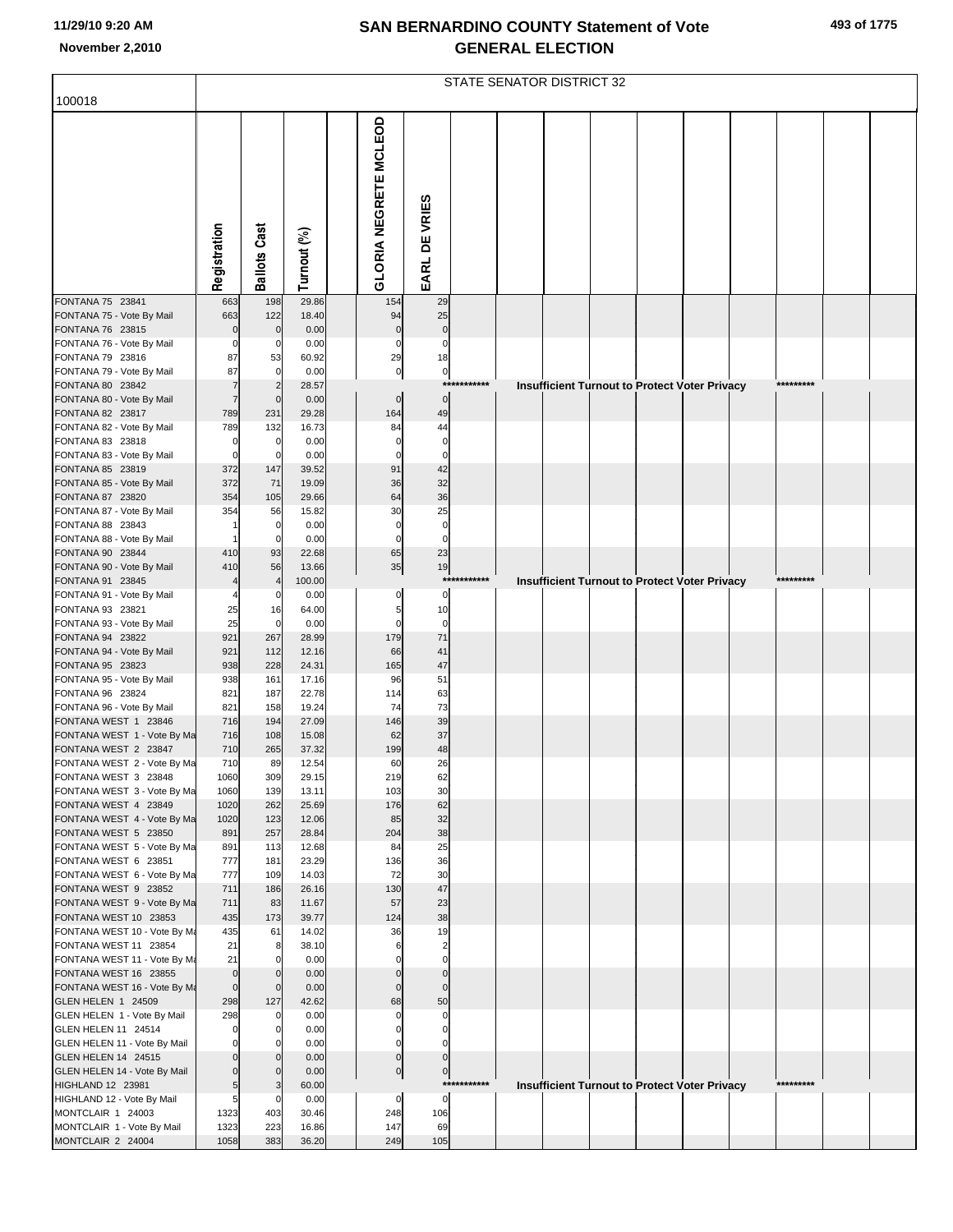|  |  | 494 of 1775 |
|--|--|-------------|
|--|--|-------------|

|                                                        |                       | <b>STATE SENATOR DISTRICT 32</b> |                |  |                       |                            |  |  |  |  |  |  |  |  |
|--------------------------------------------------------|-----------------------|----------------------------------|----------------|--|-----------------------|----------------------------|--|--|--|--|--|--|--|--|
| 100018                                                 |                       |                                  |                |  |                       |                            |  |  |  |  |  |  |  |  |
|                                                        | Registration          | <b>Ballots Cast</b>              | Turnout (%)    |  | GLORIA NEGRETE MCLEOD | EARL DE VRIES              |  |  |  |  |  |  |  |  |
| MONTCLAIR 2 - Vote By Mail                             | 1058                  | 216                              | 20.42          |  | 130                   | 74                         |  |  |  |  |  |  |  |  |
| MONTCLAIR 3 24005<br>MONTCLAIR 3 - Vote By Mail        | 1326<br>1326          | 420<br>307                       | 31.67<br>23.15 |  | 272<br>193            | 107<br>104                 |  |  |  |  |  |  |  |  |
| MONTCLAIR 4 24006                                      | 1110                  | 370                              | 33.33          |  | 229                   | 118                        |  |  |  |  |  |  |  |  |
| MONTCLAIR 4 - Vote By Mail                             | 1110                  | 242                              | 21.80          |  | 134                   | 98                         |  |  |  |  |  |  |  |  |
| MONTCLAIR 5 24007                                      | 902                   | 336                              | 37.25          |  | 216                   | 97                         |  |  |  |  |  |  |  |  |
| MONTCLAIR 5 - Vote By Mail                             | 902                   | 203                              | 22.51          |  | 111                   | 78<br>81                   |  |  |  |  |  |  |  |  |
| MONTCLAIR 6 24008<br>MONTCLAIR 6 - Vote By Mail        | 902<br>902            | 301<br>171                       | 33.37<br>18.96 |  | 201<br>97             | 66                         |  |  |  |  |  |  |  |  |
| MONTCLAIR 7 24009                                      | 918                   | 280                              | 30.50          |  | 190                   | 67                         |  |  |  |  |  |  |  |  |
| MONTCLAIR 7 - Vote By Mail                             | 918                   | 120                              | 13.07          |  | 90                    | 25                         |  |  |  |  |  |  |  |  |
| MONTCLAIR 8 24010                                      | 877                   | 322                              | 36.72          |  | 199                   | 110                        |  |  |  |  |  |  |  |  |
| MONTCLAIR 8 - Vote By Mail<br>MONTCLAIR 9 24011        | 877<br>1001           | 142<br>207                       | 16.19<br>20.68 |  | 78<br>166             | 53<br>29                   |  |  |  |  |  |  |  |  |
| MONTCLAIR 9 - Vote By Mail                             | 1001                  | 146                              | 14.59          |  | 96                    | 43                         |  |  |  |  |  |  |  |  |
| MONTCLAIR 10 24012                                     | 504                   | 161                              | 31.94          |  | 120                   | 31                         |  |  |  |  |  |  |  |  |
| MONTCLAIR 10 - Vote By Mail                            | 504                   | 86                               | 17.06          |  | 56                    | 30                         |  |  |  |  |  |  |  |  |
| MONTCLAIR 11 24013                                     | 763                   | 257                              | 33.68          |  | 161                   | 82                         |  |  |  |  |  |  |  |  |
| MONTCLAIR 11 - Vote By Mail<br>MONTCLAIR 12 24014      | 763<br>521            | 140<br>180                       | 18.35<br>34.55 |  | 78<br>94              | 58<br>76                   |  |  |  |  |  |  |  |  |
| MONTCLAIR 12 - Vote By Mail                            | 521                   | 124                              | 23.80          |  | 56                    | 57                         |  |  |  |  |  |  |  |  |
| MONTCLAIR 14 24016                                     | 626                   | 167                              | 26.68          |  | 91                    | 64                         |  |  |  |  |  |  |  |  |
| MONTCLAIR 14 - Vote By Mail                            | 626                   | 158                              | 25.24          |  | 84                    | 67                         |  |  |  |  |  |  |  |  |
| MONTCLAIR 15 24017                                     | $\mathbf 0$           | $\mathbf 0$                      | 0.00           |  | $\Omega$              | $\mathbf 0$                |  |  |  |  |  |  |  |  |
| MONTCLAIR 15 - Vote By Mail<br>MONTCLAIR SOUTH 1 24018 | $\overline{0}$<br>125 | $\mathbf 0$<br>57                | 0.00<br>45.60  |  | 0<br>33               | $\Omega$<br>19             |  |  |  |  |  |  |  |  |
| MONTCLAIR SOUTH 1 - Vote By                            | 125                   | $\pmb{0}$                        | 0.00           |  | $\mathbf 0$           | $\mathbf 0$                |  |  |  |  |  |  |  |  |
| MONTCLAIR SOUTH 2 24019                                | 268                   | 94                               | 35.07          |  | 67                    | 23                         |  |  |  |  |  |  |  |  |
| MONTCLAIR SOUTH 2 - Vote By                            | 268                   | 39                               | 14.55          |  | 17                    | 16                         |  |  |  |  |  |  |  |  |
| MONTCLAIR SOUTH 5 24022<br>MONTCLAIR SOUTH 5 - Vote By | 19<br>19              | 9<br>$\mathbf 0$                 | 47.37<br>0.00  |  | 5                     | $\overline{2}$<br>$\Omega$ |  |  |  |  |  |  |  |  |
| MONTCLAIR SOUTH 6 24023                                | 15                    | 8                                | 53.33          |  |                       | 5                          |  |  |  |  |  |  |  |  |
| MONTCLAIR SOUTH 6 - Vote By                            | 15                    | $\mathbf 0$                      | 0.00           |  | 0                     | $\mathbf 0$                |  |  |  |  |  |  |  |  |
| MONTCLAIR SOUTH 7 24024                                | 172                   | 61                               | 35.47          |  | 52                    | 6                          |  |  |  |  |  |  |  |  |
| MONTCLAIR SOUTH 7 - Vote By<br>MUSCOY 1 24518          | 172<br>$\Omega$       | $\mathbf 0$<br>$\mathbf 0$       | 0.00<br>0.00   |  | 0                     | 0<br>$\Omega$              |  |  |  |  |  |  |  |  |
| MUSCOY 1 - Vote By Mail                                | $\Omega$              | $\mathbf 0$                      | 0.00           |  | 0                     | $\Omega$                   |  |  |  |  |  |  |  |  |
| MUSCOY 2 24519                                         | 543                   | 117                              | 21.55          |  | 73                    | 29                         |  |  |  |  |  |  |  |  |
| MUSCOY 2 - Vote By Mail                                | 543                   | 83                               | 15.29          |  | 50                    | 30                         |  |  |  |  |  |  |  |  |
| MUSCOY 3 24520                                         | 580                   | 126<br>61                        | 21.72          |  | 98<br>38              | 20<br>17                   |  |  |  |  |  |  |  |  |
| MUSCOY 3 - Vote By Mail<br>MUSCOY 4 24521              | 580<br>950            | 224                              | 10.52<br>23.58 |  | 138                   | 68                         |  |  |  |  |  |  |  |  |
| MUSCOY 4 - Vote By Mail                                | 950                   | 105                              | 11.05          |  | 80                    | 21                         |  |  |  |  |  |  |  |  |
| MUSCOY 5 24522                                         | 992                   | 224                              | 22.58          |  | 151                   | 59                         |  |  |  |  |  |  |  |  |
| MUSCOY 5 - Vote By Mail                                | 992                   | 84                               | 8.47           |  | 46                    | 35                         |  |  |  |  |  |  |  |  |
| ONTARIO 1 24033<br>ONTARIO 1 - Vote By Mail            | 1130<br>1130          | 349<br>241                       | 30.88<br>21.33 |  | 211<br>119            | 115<br>111                 |  |  |  |  |  |  |  |  |
| ONTARIO 2 24034                                        | 1080                  | 438                              | 40.56          |  | 199                   | 205                        |  |  |  |  |  |  |  |  |
| ONTARIO 2 - Vote By Mail                               | 1080                  | 246                              | 22.78          |  | 91                    | 143                        |  |  |  |  |  |  |  |  |
| ONTARIO 3 24035                                        | 856                   | 331                              | 38.67          |  | 172                   | 145                        |  |  |  |  |  |  |  |  |
| ONTARIO 3 - Vote By Mail<br>ONTARIO 4 24036            | 856<br>1093           | 223<br>354                       | 26.05<br>32.39 |  | 78<br>188             | 137<br>150                 |  |  |  |  |  |  |  |  |
| ONTARIO 4 - Vote By Mail                               | 1093                  | 258                              | 23.60          |  | 104                   | 133                        |  |  |  |  |  |  |  |  |
| ONTARIO 5 24037                                        | 1113                  | 259                              | 23.27          |  | 188                   | 58                         |  |  |  |  |  |  |  |  |
| ONTARIO 5 - Vote By Mail                               | 1113                  | 235                              | 21.11          |  | 121                   | 106                        |  |  |  |  |  |  |  |  |
| ONTARIO 6 24038                                        | 806                   | 239                              | 29.65          |  | 169                   | 50                         |  |  |  |  |  |  |  |  |
| ONTARIO 6 - Vote By Mail<br>ONTARIO 7 24039            | 806<br>397            | 145<br>106                       | 17.99<br>26.70 |  | 84<br>75              | 53<br>28                   |  |  |  |  |  |  |  |  |
| ONTARIO 7 - Vote By Mail                               | 397                   | 77                               | 19.40          |  | 54                    | 22                         |  |  |  |  |  |  |  |  |
| ONTARIO 8 24040                                        | 992                   | 244                              | 24.60          |  | 171                   | 58                         |  |  |  |  |  |  |  |  |
| ONTARIO 8 - Vote By Mail                               | 992                   | 187                              | 18.85          |  | 135                   | 46                         |  |  |  |  |  |  |  |  |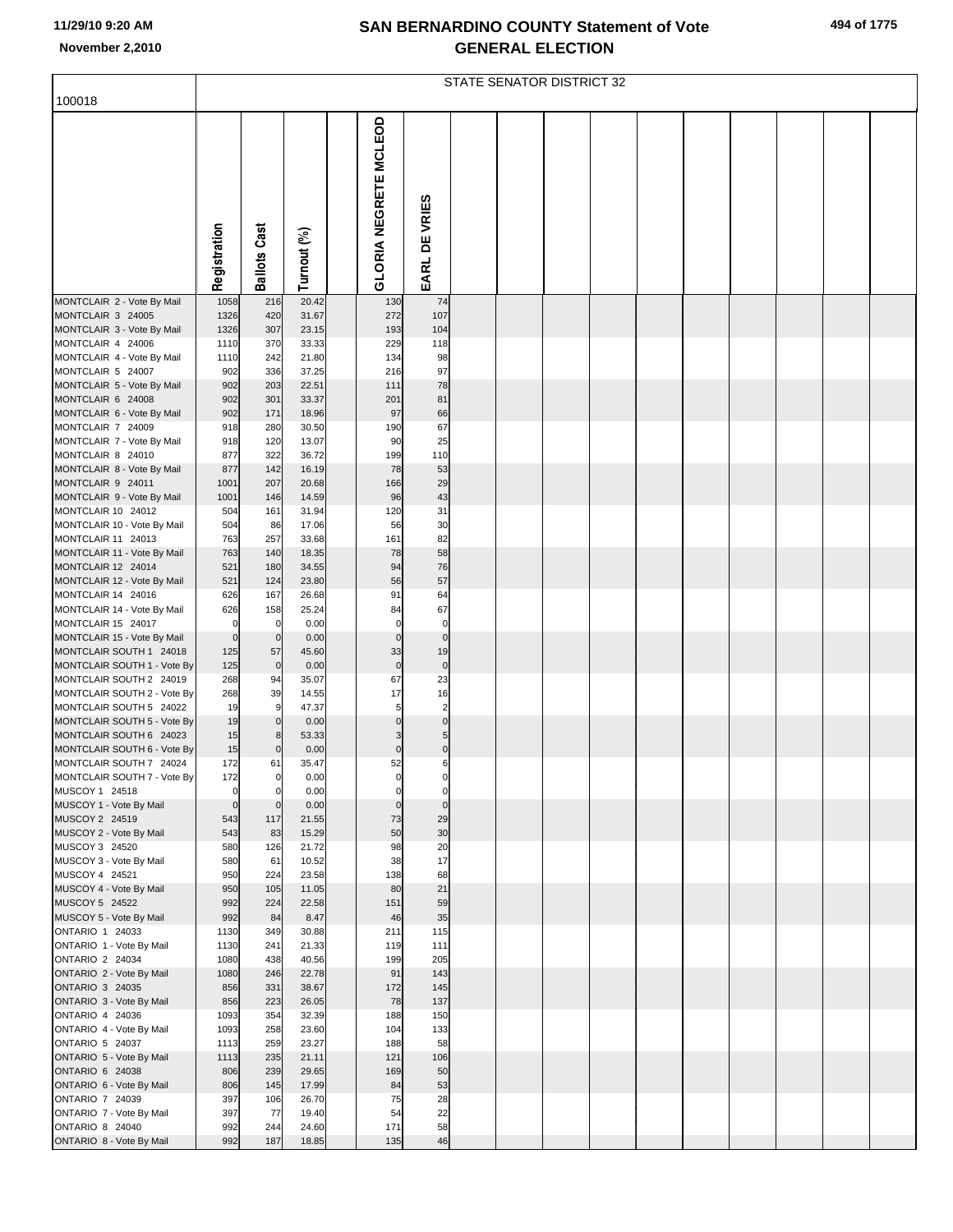| 495 of 1775 |  |  |
|-------------|--|--|
|-------------|--|--|

|                                               |              |                     |                |                       |               | <b>STATE SENATOR DISTRICT 32</b> |  |  |  |  |
|-----------------------------------------------|--------------|---------------------|----------------|-----------------------|---------------|----------------------------------|--|--|--|--|
| 100018                                        |              |                     |                |                       |               |                                  |  |  |  |  |
|                                               | Registration | <b>Ballots Cast</b> | Turnout (%)    | GLORIA NEGRETE MCLEOD | EARL DE VRIES |                                  |  |  |  |  |
| <b>ONTARIO 9 24041</b>                        | 427          | 112                 | 26.23          | 68                    | 33            |                                  |  |  |  |  |
| ONTARIO 9 - Vote By Mail<br>ONTARIO 10 24042  | 427<br>1140  | 79<br>357           | 18.50<br>31.32 | 41<br>232             | 33<br>95      |                                  |  |  |  |  |
| ONTARIO 10 - Vote By Mail                     | 1140         | 231                 | 20.26          | 119                   | 94            |                                  |  |  |  |  |
| ONTARIO 11 24043                              | 798          | 222                 | 27.82          | 139                   | 75            |                                  |  |  |  |  |
| ONTARIO 11 - Vote By Mail<br>ONTARIO 12 24044 | 798<br>967   | 194<br>293          | 24.31<br>30.30 | 102<br>152            | 84<br>121     |                                  |  |  |  |  |
| ONTARIO 12 - Vote By Mail                     | 967          | 246                 | 25.44          | 112                   | 123           |                                  |  |  |  |  |
| ONTARIO 13 24045                              | 908          | 328                 | 36.12          | 167                   | 136           |                                  |  |  |  |  |
| ONTARIO 13 - Vote By Mail<br>ONTARIO 14 24046 | 908<br>1156  | 201<br>407          | 22.14<br>35.21 | 87<br>203             | 100<br>163    |                                  |  |  |  |  |
| ONTARIO 14 - Vote By Mail                     | 1156         | 269                 | 23.27          | 137                   | 126           |                                  |  |  |  |  |
| ONTARIO 15 24047<br>ONTARIO 15 - Vote By Mail | 1196<br>1196 | 358<br>217          | 29.93<br>18.14 | 246<br>118            | 85<br>88      |                                  |  |  |  |  |
| ONTARIO 16 24048                              | 1228         | 337                 | 27.44          | 254                   | 58            |                                  |  |  |  |  |
| ONTARIO 16 - Vote By Mail                     | 1228         | 229                 | 18.65          | 150                   | 74            |                                  |  |  |  |  |
| ONTARIO 17 24049<br>ONTARIO 17 - Vote By Mail | 1112<br>1112 | 287<br>181          | 25.81<br>16.28 | 181<br>106            | 83<br>68      |                                  |  |  |  |  |
| ONTARIO 18 24050                              | 934          | 295                 | 31.58          | 192                   | 85            |                                  |  |  |  |  |
| ONTARIO 18 - Vote By Mail                     | 934          | 227                 | 24.30          | 131                   | 87            |                                  |  |  |  |  |
| ONTARIO 19 24051<br>ONTARIO 19 - Vote By Mail | 1235<br>1235 | 348<br>268          | 28.18<br>21.70 | 214<br>172            | 110<br>79     |                                  |  |  |  |  |
| ONTARIO 20 24052                              | 779          | 210                 | 26.96          | 168                   | 31            |                                  |  |  |  |  |
| ONTARIO 20 - Vote By Mail<br>ONTARIO 21 24053 | 779<br>1262  | 147                 | 18.87<br>27.58 | 94<br>262             | 47<br>67      |                                  |  |  |  |  |
| ONTARIO 21 - Vote By Mail                     | 1262         | 348<br>201          | 15.93          | 136                   | 50            |                                  |  |  |  |  |
| ONTARIO 22 24054                              | 1274         | 392                 | 30.77          | 254                   | 93            |                                  |  |  |  |  |
| ONTARIO 22 - Vote By Mail<br>ONTARIO 23 24055 | 1274<br>558  | 238<br>146          | 18.68<br>26.16 | 126<br>86             | 98<br>50      |                                  |  |  |  |  |
| ONTARIO 23 - Vote By Mail                     | 558          | 136                 | 24.37          | 72                    | 59            |                                  |  |  |  |  |
| ONTARIO 24 24056                              | 1026         | 289                 | 28.17          | 180                   | 91            |                                  |  |  |  |  |
| ONTARIO 24 - Vote By Mail<br>ONTARIO 25 24057 | 1026<br>1293 | 216<br>374          | 21.05<br>28.92 | 110<br>270            | 92<br>68      |                                  |  |  |  |  |
| ONTARIO 25 - Vote By Mail                     | 1293         | 164                 | 12.68          | 121                   | 37            |                                  |  |  |  |  |
| ONTARIO 26 24058                              | 966          | 229                 | 23.71          | 170                   | 48            |                                  |  |  |  |  |
| ONTARIO 26 - Vote By Mail<br>ONTARIO 27 24059 | 966<br>995   | 140<br>285          | 14.49<br>28.64 | 100<br>178            | 31<br>98      |                                  |  |  |  |  |
| ONTARIO 27 - Vote By Mail                     | 995          | 241                 | 24.22          | 120                   | 108           |                                  |  |  |  |  |
| ONTARIO 28 24060                              | 1352         | 380                 | 28.11          | 265                   | 90            |                                  |  |  |  |  |
| ONTARIO 28 - Vote By Mail<br>ONTARIO 29 24061 | 1352<br>1141 | 275<br>258          | 20.34<br>22.61 | 148<br>207            | 111<br>37     |                                  |  |  |  |  |
| ONTARIO 29 - Vote By Mail                     | 1141         | 189                 | 16.56          | 154                   | 28            |                                  |  |  |  |  |
| ONTARIO 30 24062<br>ONTARIO 30 - Vote By Mail | 943<br>943   | 245<br>332          | 25.98<br>35.21 | 118<br>82             | 107<br>232    |                                  |  |  |  |  |
| ONTARIO 31 24063                              | 1086         | 267                 | 24.59          | 142                   | 108           |                                  |  |  |  |  |
| ONTARIO 31 - Vote By Mail                     | 1086         | 272                 | 25.05          | 136                   | 122           |                                  |  |  |  |  |
| ONTARIO 32 24064<br>ONTARIO 32 - Vote By Mail | 806<br>806   | 223<br>157          | 27.67<br>19.48 | 123<br>79             | 83<br>63      |                                  |  |  |  |  |
| ONTARIO 33 24065                              | 1133         | 361                 | 31.86          | 235                   | 101           |                                  |  |  |  |  |
| ONTARIO 33 - Vote By Mail                     | 1133         | 233                 | 20.56          | 142                   | 78            |                                  |  |  |  |  |
| ONTARIO 34 24066<br>ONTARIO 34 - Vote By Mail | 921<br>921   | 240<br>175          | 26.06<br>19.00 | 119<br>80             | 102<br>83     |                                  |  |  |  |  |
| ONTARIO 35 24067                              | 880          | 330                 | 37.50          | 199                   | 100           |                                  |  |  |  |  |
| ONTARIO 35 - Vote By Mail                     | 880          | 185                 | 21.02          | 86                    | 90            |                                  |  |  |  |  |
| ONTARIO 36 24068<br>ONTARIO 36 - Vote By Mail | 635<br>635   | 172<br>105          | 27.09<br>16.54 | 111<br>74             | 52<br>26      |                                  |  |  |  |  |
| ONTARIO 37 24069                              | 965          | 314                 | 32.54          | 150                   | 149           |                                  |  |  |  |  |
| ONTARIO 37 - Vote By Mail                     | 965          | 241                 | 24.97          | 96                    | 126           |                                  |  |  |  |  |
| ONTARIO 38 24070<br>ONTARIO 38 - Vote By Mail | 658<br>658   | 197<br>113          | 29.94<br>17.17 | 121<br>66             | 62<br>40      |                                  |  |  |  |  |
| ONTARIO 39 24071                              | 1136         | 300                 | 26.41          | 163                   | 116           |                                  |  |  |  |  |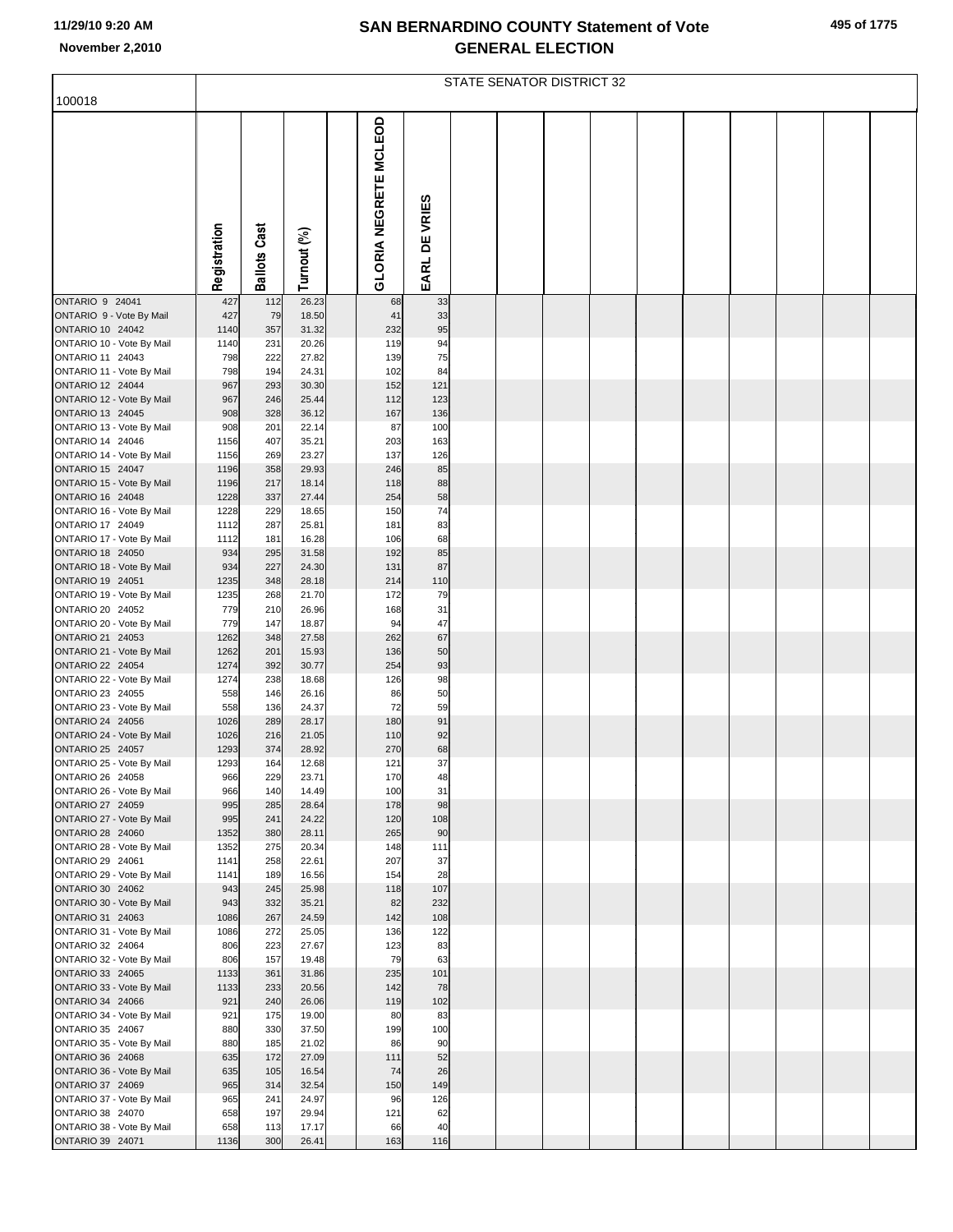|  |  | 496 of 1775 |
|--|--|-------------|
|--|--|-------------|

|                                                                                                                    |                                      |                                 |                                           |                                 |                                 |             | <b>STATE SENATOR DISTRICT 32</b> |  |                                               |           |  |
|--------------------------------------------------------------------------------------------------------------------|--------------------------------------|---------------------------------|-------------------------------------------|---------------------------------|---------------------------------|-------------|----------------------------------|--|-----------------------------------------------|-----------|--|
| 100018                                                                                                             |                                      |                                 |                                           |                                 |                                 |             |                                  |  |                                               |           |  |
|                                                                                                                    | Registration                         | <b>Ballots Cast</b>             | Turnout (%)                               | <b>GLORIA NEGRETE MCLEOD</b>    | EARL DE VRIES                   |             |                                  |  |                                               |           |  |
| ONTARIO 39 - Vote By Mail                                                                                          | 1136                                 | 284                             | 25.00                                     | 113                             | 152                             |             |                                  |  |                                               |           |  |
| ONTARIO 40 24072<br>ONTARIO 40 - Vote By Mail<br>ONTARIO 41 24073<br>ONTARIO 41 - Vote By Mail<br>ONTARIO 42 24074 | 1044<br>1044<br>1171<br>1171<br>1199 | 363<br>247<br>412<br>275<br>388 | 34.77<br>23.66<br>35.18<br>23.48<br>32.36 | 175<br>120<br>212<br>105<br>211 | 161<br>120<br>170<br>162<br>144 |             |                                  |  |                                               |           |  |
| ONTARIO 42 - Vote By Mail                                                                                          | 1199                                 | 291                             | 24.27                                     | 108                             | 174                             |             |                                  |  |                                               |           |  |
| <b>ONTARIO 43 24075</b><br>ONTARIO 43 - Vote By Mail                                                               | 1172<br>1172                         | 369<br>237                      | 31.48<br>20.22                            | 216<br>120                      | 131<br>113                      |             |                                  |  |                                               |           |  |
| ONTARIO 44 24076                                                                                                   | 926                                  | 288                             | 31.10                                     | 170                             | 97                              |             |                                  |  |                                               |           |  |
| ONTARIO 44 - Vote By Mail                                                                                          | 926                                  | 231                             | 24.95                                     | 99                              | 116                             |             |                                  |  |                                               |           |  |
| ONTARIO 45 24077<br>ONTARIO 45 - Vote By Mail                                                                      | 1069<br>1069                         | 298<br>287                      | 27.88<br>26.85                            | 183<br>146                      | 96<br>120                       |             |                                  |  |                                               |           |  |
| <b>ONTARIO 46 24078</b>                                                                                            | 787                                  | 249                             | 31.64                                     | 134                             | 95                              |             |                                  |  |                                               |           |  |
| ONTARIO 46 - Vote By Mail<br>ONTARIO 47 24079                                                                      | 787<br>730                           | 183<br>282                      | 23.25<br>38.63                            | 100<br>155                      | 75<br>107                       |             |                                  |  |                                               |           |  |
| ONTARIO 47 - Vote By Mail                                                                                          | 730                                  | 179                             | 24.52                                     | 90                              | 80                              |             |                                  |  |                                               |           |  |
| ONTARIO 48 24080                                                                                                   | 727                                  | 188                             | 25.86                                     | 98                              | 83                              |             |                                  |  |                                               |           |  |
| ONTARIO 48 - Vote By Mail<br>ONTARIO 50 24082                                                                      | 727<br>671                           | 192<br>179                      | 26.41<br>26.68                            | 92<br>130                       | 90<br>41                        |             |                                  |  |                                               |           |  |
| ONTARIO 50 - Vote By Mail                                                                                          | 671                                  | 127                             | 18.93                                     | 71                              | 47                              |             |                                  |  |                                               |           |  |
| ONTARIO 51 24083                                                                                                   | 699<br>699                           | 186<br>124                      | 26.61<br>17.74                            | 97<br>78                        | 71<br>40                        |             |                                  |  |                                               |           |  |
| ONTARIO 51 - Vote By Mail<br>ONTARIO 52 24084                                                                      | 747                                  | 212                             | 28.38                                     | 95                              | 106                             |             |                                  |  |                                               |           |  |
| ONTARIO 52 - Vote By Mail                                                                                          | 747                                  | 249                             | 33.33                                     | 89                              | 149                             |             |                                  |  |                                               |           |  |
| ONTARIO 53 24085<br>ONTARIO 53 - Vote By Mail                                                                      | 554<br>554                           | 168<br>134                      | 30.32<br>24.19                            | 89<br>46                        | 71<br>83                        |             |                                  |  |                                               |           |  |
| ONTARIO 54 24086                                                                                                   | 620                                  | 192                             | 30.97                                     | 98                              | 85                              |             |                                  |  |                                               |           |  |
| ONTARIO 54 - Vote By Mail<br>ONTARIO 55 24087                                                                      | 620<br>736                           | 174<br>265                      | 28.06<br>36.01                            | 83<br>171                       | 86<br>70                        |             |                                  |  |                                               |           |  |
| ONTARIO 55 - Vote By Mail                                                                                          | 736                                  | 159                             | 21.60                                     | 78                              | 76                              |             |                                  |  |                                               |           |  |
| <b>ONTARIO 56 24088</b>                                                                                            | 693                                  | 137                             | 19.77                                     | 102                             | 24                              |             |                                  |  |                                               |           |  |
| ONTARIO 56 - Vote By Mail<br>ONTARIO 57 24089                                                                      | 693<br>713                           | 106<br>188                      | 15.30<br>26.37                            | 71<br>123                       | 32<br>53                        |             |                                  |  |                                               |           |  |
| ONTARIO 57 - Vote By Mail                                                                                          | 713                                  | 150                             | 21.04                                     | 83                              | 64                              |             |                                  |  |                                               |           |  |
| ONTARIO 59 24090                                                                                                   | 419                                  | 145                             | 34.61                                     | 78                              | 58                              |             |                                  |  |                                               |           |  |
| ONTARIO 59 - Vote By Mail<br>ONTARIO 61 24091                                                                      | 419<br>137                           | 107<br>47                       | 25.54<br>34.31                            | 50<br>30                        | 57<br>14                        |             |                                  |  |                                               |           |  |
| ONTARIO 61 - Vote By Mail                                                                                          | 137                                  | $\mathbf 0$                     | 0.00                                      | $\Omega$                        | $\mathbf 0$                     |             |                                  |  |                                               |           |  |
| ONTARIO 62 24092<br>ONTARIO 62 - Vote By Mail                                                                      | $\Omega$<br>$\Omega$                 | $\Omega$<br>0                   | 0.00<br>0.00                              |                                 | $\Omega$<br>$\Omega$            |             |                                  |  |                                               |           |  |
| ONTARIO 63 24093                                                                                                   |                                      |                                 | 0.00                                      |                                 |                                 |             |                                  |  |                                               |           |  |
| ONTARIO 63 - Vote By Mail<br><b>ONTARIO 68 24094</b>                                                               | $\Omega$<br>8                        | $\mathbf 0$<br>$\overline{7}$   | 0.00<br>87.50                             |                                 | $\mathbf 0$                     |             |                                  |  |                                               |           |  |
| ONTARIO 68 - Vote By Mail                                                                                          | 8                                    | $\mathbf{0}$                    | 0.00                                      | $\mathbf 0$                     | $\mathbf 0$                     |             |                                  |  |                                               |           |  |
| ONTARIO 69 24095                                                                                                   | 99                                   | 53                              | 53.54                                     | 19                              | 32                              |             |                                  |  |                                               |           |  |
| ONTARIO 69 - Vote By Mail<br>ONTARIO 70 24096                                                                      | 99<br>654                            | $\mathbf 0$<br>215              | 0.00<br>32.87                             | $\Omega$<br>124                 | $\Omega$<br>65                  |             |                                  |  |                                               |           |  |
| ONTARIO 70 - Vote By Mail                                                                                          | 654                                  | 131                             | 20.03                                     | 76                              | 47                              |             |                                  |  |                                               |           |  |
| ONTARIO 71 24097<br>ONTARIO 71 - Vote By Mail                                                                      | 561<br>561                           | 131<br>80                       | 23.35<br>14.26                            | 80<br>40                        | 43<br>37                        |             |                                  |  |                                               |           |  |
| ONTARIO 72 24098                                                                                                   | $\mathbf 0$                          | $\mathbf 0$                     | 0.00                                      | 0                               | 0                               |             |                                  |  |                                               |           |  |
| ONTARIO 72 - Vote By Mail                                                                                          | $\mathbf 0$                          | 0                               | 0.00                                      | 0                               | 0                               | *********** |                                  |  |                                               | ********* |  |
| ONTARIO 73 24099<br>ONTARIO 73 - Vote By Mail                                                                      | 10<br>10                             | $\mathbf{0}$                    | 40.00<br>0.00                             | $\mathbf 0$                     | $\mathbf 0$                     |             |                                  |  | Insufficient Turnout to Protect Voter Privacy |           |  |
| <b>ONTARIO 76 24100</b>                                                                                            | 173                                  | 54                              | 31.21                                     | 31                              | 21                              |             |                                  |  |                                               |           |  |
| ONTARIO 76 - Vote By Mail<br>ONTARIO 77 24101                                                                      | 173<br>115                           | $\mathbf 0$<br>64               | 0.00<br>55.65                             | $\mathbf 0$<br>10               | $\mathbf 0$<br>53               |             |                                  |  |                                               |           |  |
| ONTARIO 77 - Vote By Mail                                                                                          | 115                                  | $\mathbf 0$                     | 0.00                                      | 0                               | $\Omega$                        |             |                                  |  |                                               |           |  |
| REDLANDS 1 24205                                                                                                   | $\Omega$                             |                                 | 0.00                                      | 0                               | $\Omega$                        |             |                                  |  |                                               |           |  |
| REDLANDS 1 - Vote By Mail                                                                                          | $\Omega$                             |                                 | 0.00                                      | $\mathbf 0$                     | $\mathbf 0$                     |             |                                  |  |                                               |           |  |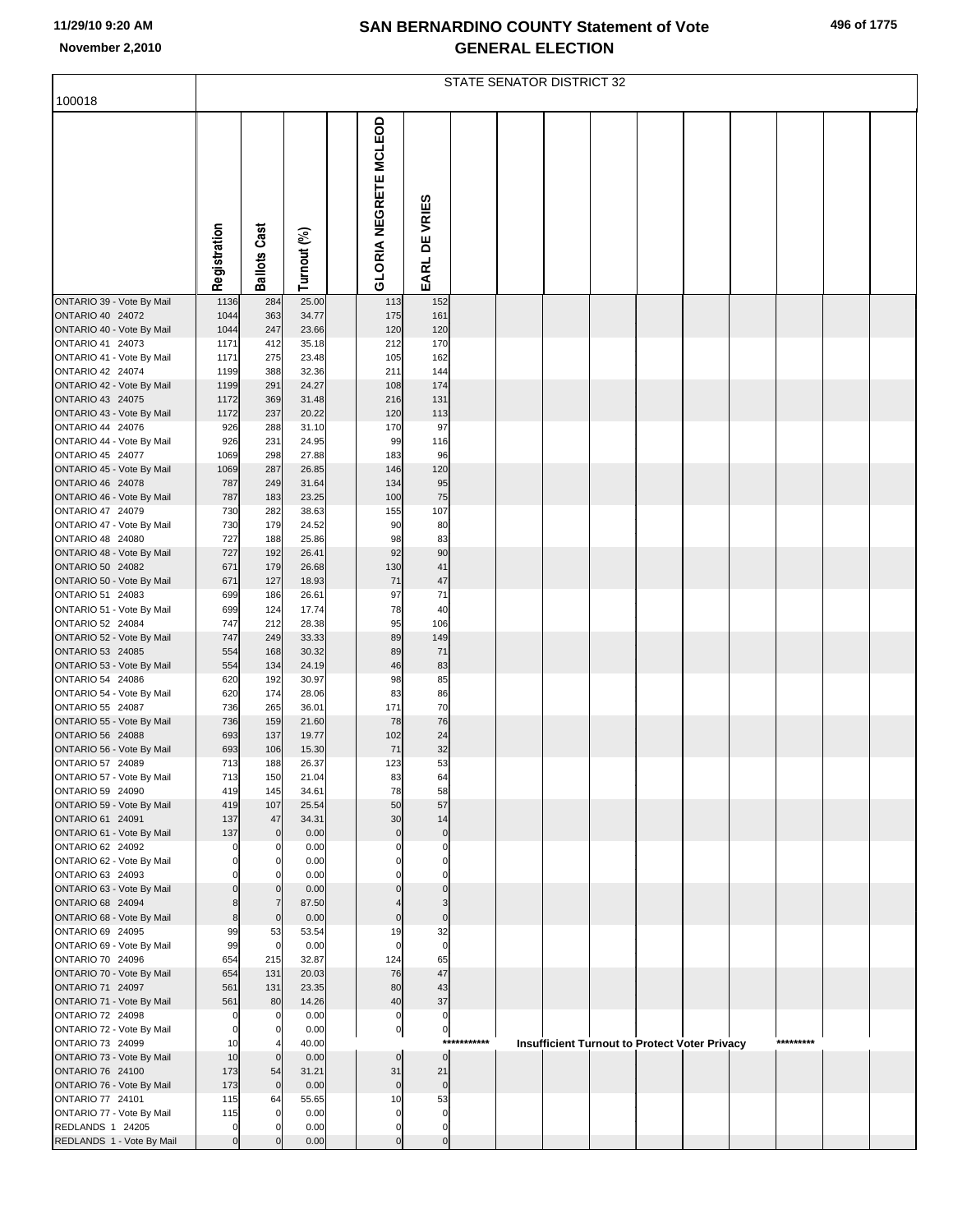|                                             | STATE SENATOR DISTRICT 32 |                     |                |  |                       |                      |         |  |  |  |                                                      |  |  |           |  |  |
|---------------------------------------------|---------------------------|---------------------|----------------|--|-----------------------|----------------------|---------|--|--|--|------------------------------------------------------|--|--|-----------|--|--|
| 100018                                      |                           |                     |                |  |                       |                      |         |  |  |  |                                                      |  |  |           |  |  |
|                                             | Registration              | <b>Ballots Cast</b> | Turnout (%)    |  | GLORIA NEGRETE MCLEOD | DE VRIES<br>EARL I   |         |  |  |  |                                                      |  |  |           |  |  |
| RIALTO 1 24272                              | 1438                      | 396                 | 27.54          |  | 229                   | 140                  |         |  |  |  |                                                      |  |  |           |  |  |
| RIALTO 1 - Vote By Mail                     | 1438                      | 381                 | 26.50          |  | 203                   | 168                  |         |  |  |  |                                                      |  |  |           |  |  |
| RIALTO 2 24273                              | 234                       | 107                 | 45.73          |  | 76                    | 29                   |         |  |  |  |                                                      |  |  |           |  |  |
| RIALTO 2 - Vote By Mail<br>RIALTO 3 24274   | 234<br>667                | 0<br>178            | 0.00<br>26.69  |  | $\mathbf 0$<br>110    | $\overline{0}$<br>51 |         |  |  |  |                                                      |  |  |           |  |  |
| RIALTO 3 - Vote By Mail                     | 667                       | 174                 | 26.09          |  | 87                    | 77                   |         |  |  |  |                                                      |  |  |           |  |  |
| RIALTO 4 24275                              | 985                       | 313                 | 31.78          |  | 205                   | 88                   |         |  |  |  |                                                      |  |  |           |  |  |
| RIALTO 4 - Vote By Mail                     | 985                       | 216                 | 21.93          |  | 143                   | 63                   |         |  |  |  |                                                      |  |  |           |  |  |
| RIALTO 5 24276                              | 782                       | 261                 | 33.38          |  | 178                   | 58                   |         |  |  |  |                                                      |  |  |           |  |  |
| RIALTO 5 - Vote By Mail                     | 782                       | 174                 | 22.25          |  | 100                   | 65                   |         |  |  |  |                                                      |  |  |           |  |  |
| RIALTO 6 24277<br>RIALTO 6 - Vote By Mail   | 649<br>649                | 190<br>128          | 29.28<br>19.72 |  | 136<br>73             | 44<br>46             |         |  |  |  |                                                      |  |  |           |  |  |
| RIALTO 7 24278                              | 856                       | 236                 | 27.57          |  | 187                   | 33                   |         |  |  |  |                                                      |  |  |           |  |  |
| RIALTO 7 - Vote By Mail                     | 856                       | 186                 | 21.73          |  | 111                   | 63                   |         |  |  |  |                                                      |  |  |           |  |  |
| RIALTO 8 24279                              | 732                       | 185                 | 25.27          |  | 139                   | 38                   |         |  |  |  |                                                      |  |  |           |  |  |
| RIALTO 8 - Vote By Mail                     | 732                       | 176                 | 24.04          |  | 115                   | 48                   |         |  |  |  |                                                      |  |  |           |  |  |
| RIALTO 9 24280                              | 1158                      | 377                 | 32.56          |  | 302                   | 60                   |         |  |  |  |                                                      |  |  |           |  |  |
| RIALTO 9 - Vote By Mail                     | 1158                      | 188                 | 16.23          |  | 133                   | 47                   |         |  |  |  |                                                      |  |  |           |  |  |
| RIALTO 10 24281<br>RIALTO 10 - Vote By Mail | 802<br>802                | 237<br>123          | 29.55<br>15.34 |  | 148<br>72             | 65<br>43             |         |  |  |  |                                                      |  |  |           |  |  |
| RIALTO 11 24282                             | 567                       | 137                 | 24.16          |  | 90                    | 39                   |         |  |  |  |                                                      |  |  |           |  |  |
| RIALTO 11 - Vote By Mail                    | 567                       | 23                  | 4.06           |  | 13                    | 10                   |         |  |  |  |                                                      |  |  |           |  |  |
| RIALTO 12 24283                             | 1011                      | 343                 | 33.93          |  | 233                   | 85                   |         |  |  |  |                                                      |  |  |           |  |  |
| RIALTO 12 - Vote By Mail                    | 1011                      | 153                 | 15.13          |  | 99                    | 42                   |         |  |  |  |                                                      |  |  |           |  |  |
| RIALTO 13 24284                             | 1325                      | 371                 | 28.00          |  | 278                   | 72                   |         |  |  |  |                                                      |  |  |           |  |  |
| RIALTO 13 - Vote By Mail                    | 1325                      | 187                 | 14.11          |  | 127                   | 50                   |         |  |  |  |                                                      |  |  |           |  |  |
| RIALTO 14 24285<br>RIALTO 14 - Vote By Mail | 691<br>691                | 189<br>138          | 27.35<br>19.97 |  | 129<br>87             | 51<br>37             |         |  |  |  |                                                      |  |  |           |  |  |
| RIALTO 15 24286                             | 1114                      | 266                 | 23.88          |  | 199                   | 51                   |         |  |  |  |                                                      |  |  |           |  |  |
| RIALTO 15 - Vote By Mail                    | 1114                      | 162                 | 14.54          |  | 117                   | 35                   |         |  |  |  |                                                      |  |  |           |  |  |
| RIALTO 16 24287                             | 1074                      | 340                 | 31.66          |  | 243                   | 78                   |         |  |  |  |                                                      |  |  |           |  |  |
| RIALTO 16 - Vote By Mail                    | 1074                      | 212                 | 19.74          |  | 129                   | 71                   |         |  |  |  |                                                      |  |  |           |  |  |
| RIALTO 17 24288                             | 973                       | 277                 | 28.47          |  | 190                   | 73                   |         |  |  |  |                                                      |  |  |           |  |  |
| RIALTO 17 - Vote By Mail<br>RIALTO 18 24289 | 973<br>1227               | 236<br>284          | 24.25<br>23.15 |  | 136<br>202            | 85<br>60             |         |  |  |  |                                                      |  |  |           |  |  |
| RIALTO 18 - Vote By Mail                    | 1227                      | 217                 | 17.69          |  | 139                   | 59                   |         |  |  |  |                                                      |  |  |           |  |  |
| RIALTO 19 24290                             | 1159                      | 362                 | 31.23          |  | 251                   | 87                   |         |  |  |  |                                                      |  |  |           |  |  |
| RIALTO 19 - Vote By Mail                    | 1159                      | 196                 | 16.91          |  | 117                   | 67                   |         |  |  |  |                                                      |  |  |           |  |  |
| RIALTO 20 24291                             | 1308                      | 270                 | 20.64          |  | 189                   | 60                   |         |  |  |  |                                                      |  |  |           |  |  |
| RIALTO 20 - Vote By Mail                    | 1308                      | 213                 | 16.28          |  | 150                   | 56                   |         |  |  |  |                                                      |  |  |           |  |  |
| RIALTO 21 24292<br>RIALTO 21 - Vote By Mail | 1389<br>1389              | 309<br>265          | 22.25<br>19.08 |  | 233<br>197            | 58<br>57             |         |  |  |  |                                                      |  |  |           |  |  |
| RIALTO 22 24293                             | 1351                      | 350                 | 25.91          |  | 261                   | 70                   |         |  |  |  |                                                      |  |  |           |  |  |
| RIALTO 22 - Vote By Mail                    | 1351                      | 258                 | 19.10          |  | 180                   | 69                   |         |  |  |  |                                                      |  |  |           |  |  |
| RIALTO 23 24294                             | 983                       | 239                 | 24.31          |  | 183                   | 36                   |         |  |  |  |                                                      |  |  |           |  |  |
| RIALTO 23 - Vote By Mail                    | 983                       | 36                  | 3.66           |  | 25                    | 11                   |         |  |  |  |                                                      |  |  |           |  |  |
| RIALTO 24 24295                             | 857<br>857                | 338<br>57           | 39.44<br>6.65  |  | 220<br>38             | 91<br>18             |         |  |  |  |                                                      |  |  |           |  |  |
| RIALTO 24 - Vote By Mail<br>RIALTO 25 24296 | 939                       | 455                 | 48.46          |  | 344                   | 85                   |         |  |  |  |                                                      |  |  |           |  |  |
| RIALTO 25 - Vote By Mail                    | 939                       | 159                 | 16.93          |  | 95                    | 59                   |         |  |  |  |                                                      |  |  |           |  |  |
| RIALTO 26 24297                             | 1051                      | 233                 | 22.17          |  | 165                   | 61                   |         |  |  |  |                                                      |  |  |           |  |  |
| RIALTO 26 - Vote By Mail                    | 1051                      | 184                 | 17.51          |  | 122                   | 48                   |         |  |  |  |                                                      |  |  |           |  |  |
| RIALTO 27 24298                             | 1313                      | 393                 | 29.93          |  | 282                   | 84                   |         |  |  |  |                                                      |  |  |           |  |  |
| RIALTO 27 - Vote By Mail                    | 1313                      | 252<br>$\mathbf{1}$ | 19.19<br>0.12  |  | 163                   | 77<br>$***$          | ******* |  |  |  |                                                      |  |  | ********* |  |  |
| RIALTO 28 24299<br>RIALTO 28 - Vote By Mail | 869<br>869                | 167                 | 19.22          |  | 117                   | 42                   |         |  |  |  | <b>Insufficient Turnout to Protect Voter Privacy</b> |  |  |           |  |  |
| RIALTO 30 24300                             | $\overline{0}$            | $\mathbf 0$         | 0.00           |  | $\mathbf 0$           | $\overline{0}$       |         |  |  |  |                                                      |  |  |           |  |  |
| RIALTO 30 - Vote By Mail                    | 0                         | 0                   | 0.00           |  | C                     | $\mathbf 0$          |         |  |  |  |                                                      |  |  |           |  |  |
| RIALTO 31 24301                             | 787                       | 223                 | 28.34          |  | 155                   | 60                   |         |  |  |  |                                                      |  |  |           |  |  |
| RIALTO 31 - Vote By Mail                    | 787                       | 156                 | 19.82          |  | 79                    | 70                   |         |  |  |  |                                                      |  |  |           |  |  |
| RIALTO 32 24302                             | 615                       | 146                 | 23.74          |  | 99                    | 39                   |         |  |  |  |                                                      |  |  |           |  |  |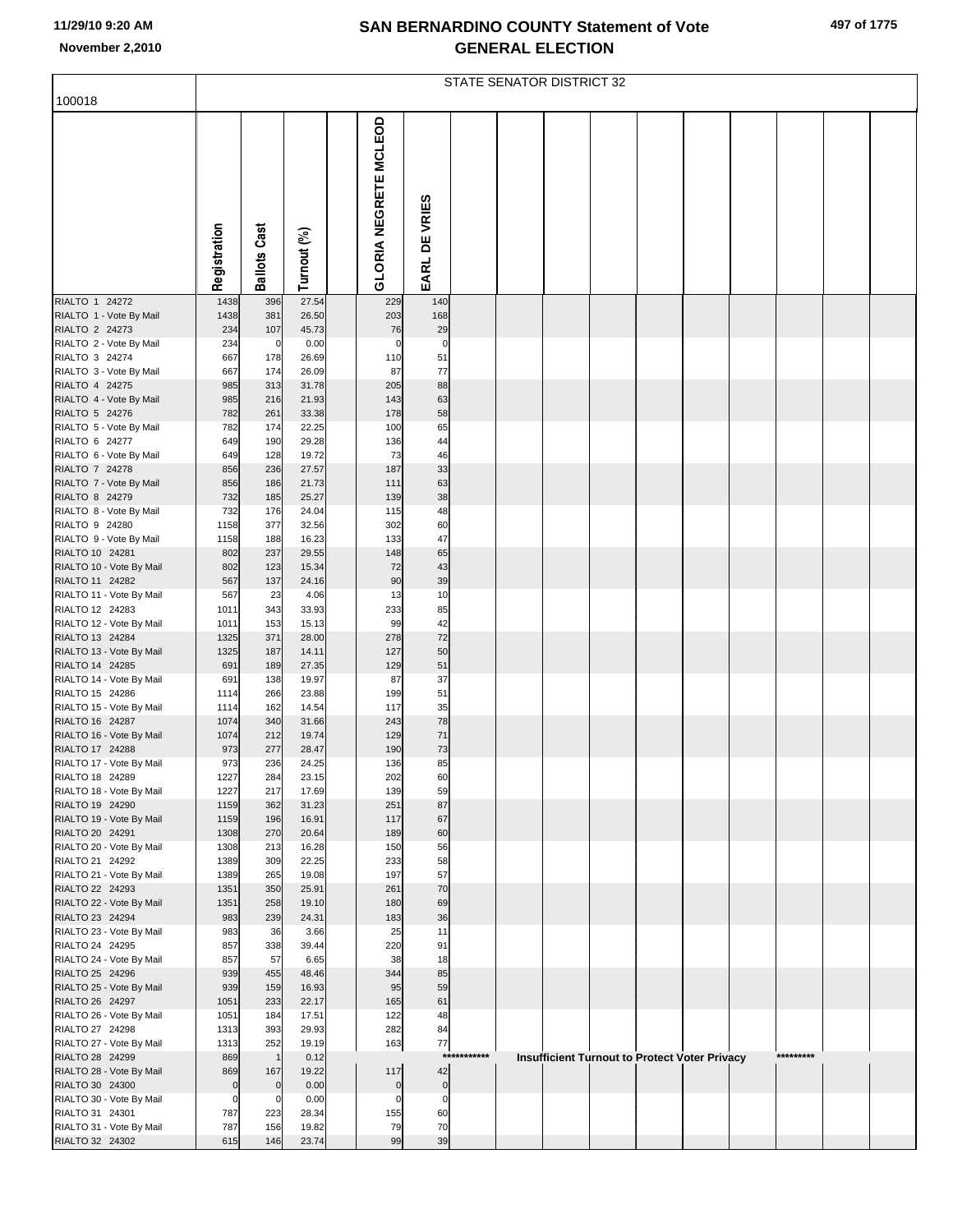|  |  | 498 of 1775 |
|--|--|-------------|
|--|--|-------------|

|                                                        |                    |                        |                |                              |                       |             | STATE SENATOR DISTRICT 32 |  |                                                      |           |  |
|--------------------------------------------------------|--------------------|------------------------|----------------|------------------------------|-----------------------|-------------|---------------------------|--|------------------------------------------------------|-----------|--|
| 100018                                                 |                    |                        |                |                              |                       |             |                           |  |                                                      |           |  |
|                                                        | Registration       | Cast<br><b>Ballots</b> | Turnout (%)    | <b>GLORIA NEGRETE MCLEOD</b> | EARL DE VRIES         |             |                           |  |                                                      |           |  |
| RIALTO 32 - Vote By Mail                               | 615                | 82                     | 13.33          | 57                           | 24                    |             |                           |  |                                                      |           |  |
| RIALTO 33 24303<br>RIALTO 33 - Vote By Mail            | 672<br>672         | 207<br>134             | 30.80<br>19.94 | 125<br>71                    | 71<br>53              |             |                           |  |                                                      |           |  |
| RIALTO 34 24304                                        | 628                | 205                    | 32.64          | 147                          | 37                    |             |                           |  |                                                      |           |  |
| RIALTO 34 - Vote By Mail                               | 628                | 107                    | 17.04          | 62                           | 39                    |             |                           |  |                                                      |           |  |
| RIALTO 35 24305                                        | 527                | 173                    | 32.83          | 100                          | 60                    |             |                           |  |                                                      |           |  |
| RIALTO 35 - Vote By Mail<br>RIALTO 36 24306            | 527<br>750         | 92<br>290              | 17.46<br>38.67 | 51<br>164                    | 38<br>93              |             |                           |  |                                                      |           |  |
| RIALTO 36 - Vote By Mail                               | 750                | 149                    | 19.87          | 75                           | 63                    |             |                           |  |                                                      |           |  |
| RIALTO 37 24307                                        | 671                | 136                    | 20.27          | 106                          | 23                    |             |                           |  |                                                      |           |  |
| RIALTO 37 - Vote By Mail                               | 671                | 37                     | 5.51           | 27                           | 9                     |             |                           |  |                                                      |           |  |
| RIALTO 38 24308                                        | 951                | 271                    | 28.50          | 204                          | 55                    |             |                           |  |                                                      |           |  |
| RIALTO 38 - Vote By Mail<br>RIALTO 39 24309            | 951<br>$\Omega$    | 155<br>$\mathbf 0$     | 16.30<br>0.00  | 120<br>$\mathbf 0$           | 30<br>$\pmb{0}$       |             |                           |  |                                                      |           |  |
| RIALTO 39 - Vote By Mail                               | $\bf 0$            | $\mathbf 0$            | 0.00           | $\pmb{0}$                    | $\mathbf 0$           |             |                           |  |                                                      |           |  |
| RIALTO 42 24310                                        | 372                | 110                    | 29.57          | 82                           | 23                    |             |                           |  |                                                      |           |  |
| RIALTO 42 - Vote By Mail                               | 372                | 77                     | 20.70          | 54                           | 21                    |             |                           |  |                                                      |           |  |
| RIALTO 43 24311<br>RIALTO 43 - Vote By Mail            | 812<br>812         | 201<br>133             | 24.75<br>16.38 | 141<br>102                   | 51<br>19              |             |                           |  |                                                      |           |  |
| RIALTO 47 24312                                        | 434                | 123                    | 28.34          | 76                           | 34                    |             |                           |  |                                                      |           |  |
| RIALTO 47 - Vote By Mail                               | 434                | 94                     | 21.66          | 46                           | 39                    |             |                           |  |                                                      |           |  |
| RIALTO 48 24313                                        | $\mathbf 0$        | 0                      | 0.00           | $\mathbf 0$                  | $\pmb{0}$             |             |                           |  |                                                      |           |  |
| RIALTO 48 - Vote By Mail<br>RIALTO 51 24314            | $\mathbf 0$<br>536 | $\mathbf 0$<br>118     | 0.00<br>22.01  | $\mathbf 0$<br>70            | $\pmb{0}$<br>42       |             |                           |  |                                                      |           |  |
| RIALTO 51 - Vote By Mail                               | 536                | 183                    | 34.14          | 107                          | 69                    |             |                           |  |                                                      |           |  |
| RIALTO NORTH 1 24326                                   | 1202               | 447                    | 37.19          | 268                          | 158                   |             |                           |  |                                                      |           |  |
| RIALTO NORTH 1 - Vote By Mail                          | 1202               | 285                    | 23.71          | 131                          | 139                   |             |                           |  |                                                      |           |  |
| RIALTO NORTH 2 24327<br>RIALTO NORTH 2 - Vote By Mail  | 371<br>371         | 91<br>58               | 24.53<br>15.63 | 66<br>29                     | 20<br>23              |             |                           |  |                                                      |           |  |
| RIALTO NORTH 3 24328                                   | 105                | 47                     | 44.76          | 29                           | 15                    |             |                           |  |                                                      |           |  |
| RIALTO NORTH 3 - Vote By Mail                          | 105                | $\mathbf 0$            | 0.00           | $\pmb{0}$                    | $\overline{0}$        |             |                           |  |                                                      |           |  |
| RIALTO NORTH 4 24329                                   | 160                | 76                     | 47.50          | 43                           | 28                    | *********** |                           |  |                                                      | ********* |  |
| RIALTO NORTH 4 - Vote By Mail<br>RIALTO NORTH 6 24330  | 160<br>$\Omega$    | -1                     | 0.63<br>0.00   | $\Omega$                     | $\Omega$              |             |                           |  | <b>Insufficient Turnout to Protect Voter Privacy</b> |           |  |
| RIALTO NORTH 6 - Vote By Mail                          | $\mathbf 0$        | $\mathbf 0$            | 0.00           | 0                            | 0                     |             |                           |  |                                                      |           |  |
| SAN BERNARDINO 3 24389                                 | 1368               | 287                    | 20.98          | 217                          | 45                    |             |                           |  |                                                      |           |  |
| SAN BERNARDINO 3 - Vote By                             | 1368               | 215                    | 15.72          | 151                          | 57                    |             |                           |  |                                                      |           |  |
| SAN BERNARDINO 9 24395<br>SAN BERNARDINO 9 - Vote By   | 598<br>598         | 163<br>95              | 27.26<br>15.89 | 96<br>50                     | 48<br>33              |             |                           |  |                                                      |           |  |
| SAN BERNARDINO 11 24397                                | 894                | 295                    | 33.00          | 158                          | 97                    |             |                           |  |                                                      |           |  |
| SAN BERNARDINO 11 - Vote By                            | 894                | 171                    | 19.13          | 92                           | 69                    |             |                           |  |                                                      |           |  |
| SAN BERNARDINO 12 24398                                | 900                | 234                    | 26.00          | 139                          | 77                    |             |                           |  |                                                      |           |  |
| SAN BERNARDINO 12 - Vote By<br>SAN BERNARDINO 13 24399 | 900<br>21          | 187<br>8               | 20.78<br>38.10 | 111<br>3                     | 67<br>5               |             |                           |  |                                                      |           |  |
| SAN BERNARDINO 13 - Vote By                            | 21                 | $\mathbf 0$            | 0.00           | $\bf{0}$                     | $\pmb{0}$             |             |                           |  |                                                      |           |  |
| SAN BERNARDINO 14 24400                                | 249                | 130                    | 52.21          | 62                           | 64                    |             |                           |  |                                                      |           |  |
| SAN BERNARDINO 14 - Vote By                            | 249                | $\overline{0}$         | 0.00<br>20.00  | $\Omega$                     | 0                     |             |                           |  |                                                      |           |  |
| SAN BERNARDINO 16 24402<br>SAN BERNARDINO 16 - Vote By | 25<br>25           | $\mathbf 0$            | 0.00           | $\mathbf 0$                  | 2<br>$\pmb{0}$        |             |                           |  |                                                      |           |  |
| SAN BERNARDINO 17 24403                                | 900                | 301                    | 33.44          | 172                          | 106                   |             |                           |  |                                                      |           |  |
| SAN BERNARDINO 17 - Vote By                            | 900                | 252                    | 28.00          | 130                          | 109                   |             |                           |  |                                                      |           |  |
| SAN BERNARDINO 18 24404                                | 10                 |                        | 40.00          |                              | $***$                 | *******     |                           |  | <b>Insufficient Turnout to Protect Voter Privacy</b> | ********* |  |
| SAN BERNARDINO 18 - Vote By<br>SAN BERNARDINO 19 24405 | 10<br>950          | 0<br>325               | 0.00<br>34.21  | $\overline{0}$<br>162        | $\overline{0}$<br>142 |             |                           |  |                                                      |           |  |
| SAN BERNARDINO 19 - Vote By                            | 950                | 234                    | 24.63          | 126                          | 91                    |             |                           |  |                                                      |           |  |
| SAN BERNARDINO 20 24406                                | 326                | 73                     | 22.39          | 59                           | 11                    |             |                           |  |                                                      |           |  |
| SAN BERNARDINO 20 - Vote By                            | 326                | 59                     | 18.10          | 43                           | 15                    |             |                           |  |                                                      |           |  |
| SAN BERNARDINO 21 24407<br>SAN BERNARDINO 21 - Vote By | 444<br>444         | 135<br>74              | 30.41<br>16.67 | 76<br>49                     | 42<br>24              |             |                           |  |                                                      |           |  |
| SAN BERNARDINO 22 24408                                | 1017               | 266                    | 26.16          | 211                          | 36                    |             |                           |  |                                                      |           |  |
| SAN BERNARDINO 22 - Vote By                            | 1017               | 164                    | 16.13          | 140                          | 18                    |             |                           |  |                                                      |           |  |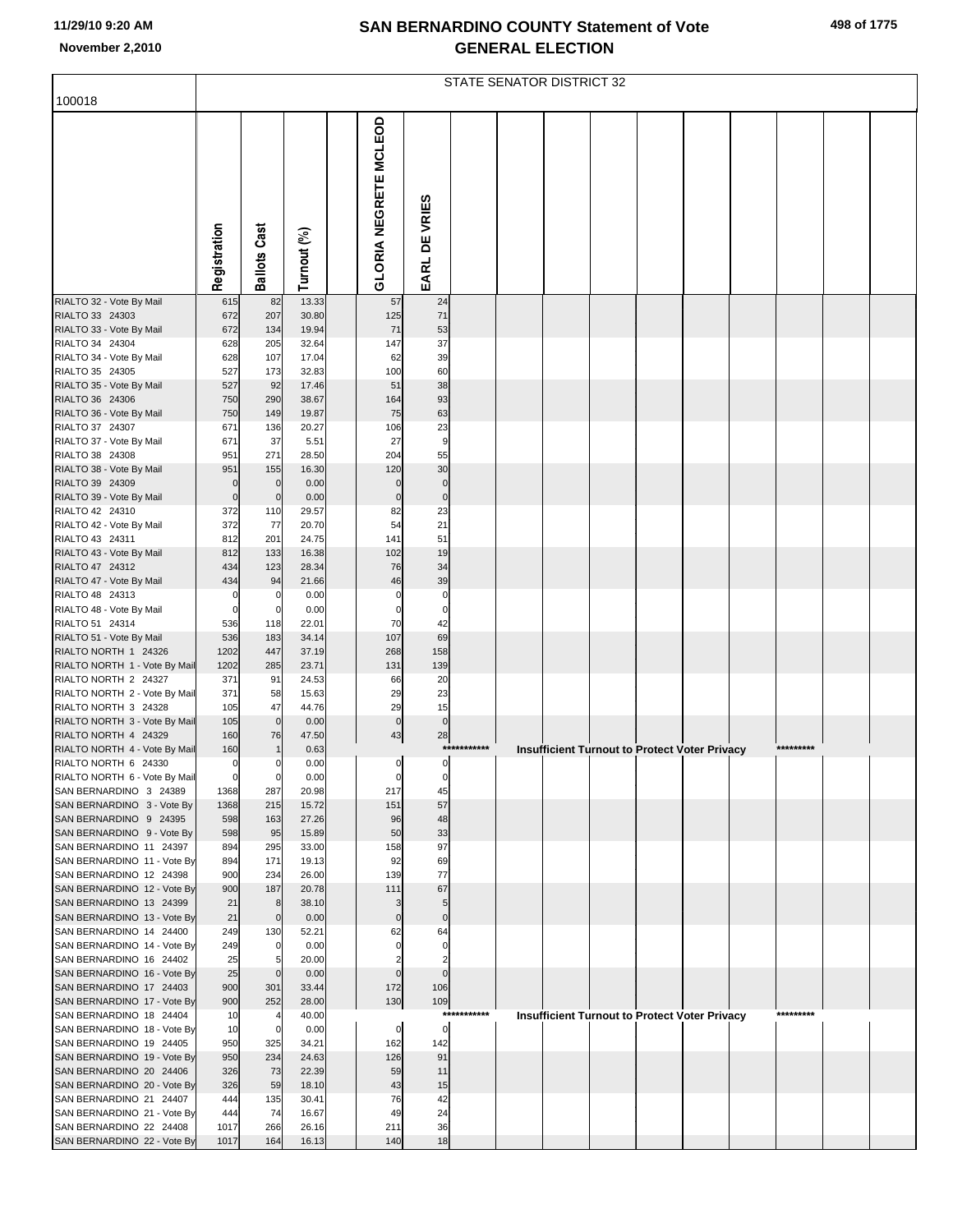|  |  | 499 of 1775 |
|--|--|-------------|
|--|--|-------------|

|                                                        |              |                   |                |                              |                    |             | STATE SENATOR DISTRICT 32 |  |                                                      |           |  |
|--------------------------------------------------------|--------------|-------------------|----------------|------------------------------|--------------------|-------------|---------------------------|--|------------------------------------------------------|-----------|--|
| 100018                                                 |              |                   |                |                              |                    |             |                           |  |                                                      |           |  |
|                                                        |              |                   |                |                              |                    |             |                           |  |                                                      |           |  |
|                                                        |              |                   |                | <b>GLORIA NEGRETE MCLEOD</b> |                    |             |                           |  |                                                      |           |  |
|                                                        |              |                   |                |                              |                    |             |                           |  |                                                      |           |  |
|                                                        |              |                   |                |                              |                    |             |                           |  |                                                      |           |  |
|                                                        |              |                   |                |                              |                    |             |                           |  |                                                      |           |  |
|                                                        |              |                   |                |                              |                    |             |                           |  |                                                      |           |  |
|                                                        |              | Cast              |                |                              |                    |             |                           |  |                                                      |           |  |
|                                                        |              |                   |                |                              |                    |             |                           |  |                                                      |           |  |
|                                                        | Registration | <b>Ballots</b>    | Turnout (%)    |                              | EARL DE VRIES      |             |                           |  |                                                      |           |  |
| SAN BERNARDINO 23 24409                                | 825          | 230               | 27.88          | 191                          | 17                 |             |                           |  |                                                      |           |  |
| SAN BERNARDINO 23 - Vote By                            | 825          | 122               | 14.79          | 103                          | 13                 |             |                           |  |                                                      |           |  |
| SAN BERNARDINO 24 24410<br>SAN BERNARDINO 24 - Vote By | 1203<br>1203 | 237<br>194        | 19.70<br>16.13 | 202<br>168                   | 24<br>17           |             |                           |  |                                                      |           |  |
| SAN BERNARDINO 25 24411                                | 949          | 232               | 24.45          | 194                          | 29                 |             |                           |  |                                                      |           |  |
| SAN BERNARDINO 25 - Vote By<br>SAN BERNARDINO 26 24412 | 949<br>17    | 136<br>6          | 14.33<br>35.29 | 110<br>3                     | 20<br>2            |             |                           |  |                                                      |           |  |
| SAN BERNARDINO 26 - Vote By                            | 17           | $\mathbf 0$       | 0.00           | $\Omega$                     | $\mathbf 0$        |             |                           |  |                                                      |           |  |
| SAN BERNARDINO 27 24413                                | 370          | 83                | 22.43          | 63                           | 14                 |             |                           |  |                                                      |           |  |
| SAN BERNARDINO 27 - Vote By<br>SAN BERNARDINO 28 24414 | 370<br>396   | 48<br>93          | 12.97<br>23.48 | 32<br>58                     | 15<br>29           |             |                           |  |                                                      |           |  |
| SAN BERNARDINO 28 - Vote By                            | 396          | 59                | 14.90          | 41                           | 16                 |             |                           |  |                                                      |           |  |
| SAN BERNARDINO 29 24415<br>SAN BERNARDINO 29 - Vote By | 959<br>959   | 171<br>159        | 17.83<br>16.58 | 117<br>110                   | 47<br>42           |             |                           |  |                                                      |           |  |
| SAN BERNARDINO 30 24416                                | 768          | 172               | 22.40          | 108                          | 41                 |             |                           |  |                                                      |           |  |
| SAN BERNARDINO 30 - Vote By                            | 768          | 178               | 23.18          | 115                          | 55                 |             |                           |  |                                                      |           |  |
| SAN BERNARDINO 31 24417<br>SAN BERNARDINO 31 - Vote By | 79<br>79     | 34<br>$\mathbf 0$ | 43.04<br>0.00  | 21<br>0                      | 9<br>0             |             |                           |  |                                                      |           |  |
| SAN BERNARDINO 32 24418                                | 190          | 39                | 20.53          | 33                           | 5                  |             |                           |  |                                                      |           |  |
| SAN BERNARDINO 32 - Vote By                            | 190          |                   | 0.53           |                              | ***                |             |                           |  | <b>Insufficient Turnout to Protect Voter Privacy</b> |           |  |
| SAN BERNARDINO 33 24419<br>SAN BERNARDINO 33 - Vote By | 341<br>341   | 88<br>53          | 25.81<br>15.54 | 53<br>32                     | 23<br>19           |             |                           |  |                                                      |           |  |
| SAN BERNARDINO 34 24420                                | 762          | 190               | 24.93          | 169                          | 14                 |             |                           |  |                                                      |           |  |
| SAN BERNARDINO 34 - Vote By<br>SAN BERNARDINO 35 24421 | 762<br>1118  | 124<br>234        | 16.27<br>20.93 | 105<br>195                   | 15<br>19           |             |                           |  |                                                      |           |  |
| SAN BERNARDINO 35 - Vote By                            | 1118         | 156               | 13.95          | 122                          | 26                 |             |                           |  |                                                      |           |  |
| SAN BERNARDINO 36 24422                                | 988          | 158               | 15.99          | 133                          | 19                 |             |                           |  |                                                      |           |  |
| SAN BERNARDINO 36 - Vote By<br>SAN BERNARDINO 37 24423 | 988<br>543   | 109<br>159        | 11.03<br>29.28 | 85<br>103                    | 20<br>42           |             |                           |  |                                                      |           |  |
| SAN BERNARDINO 37 - Vote By                            | 543          | 92                | 16.94          | 45                           | 42                 |             |                           |  |                                                      |           |  |
| SAN BERNARDINO 38 24424<br>SAN BERNARDINO 38 - Vote By | 6            | $\Omega$          | 16.67<br>0.00  | 0                            | ***<br>$\mathbf 0$ | ******      |                           |  | <b>Insufficient Turnout to Protect Voter Privacy</b> |           |  |
| SAN BERNARDINO 39 24425                                | 821          | 195               | 23.75          | 162                          | 16                 |             |                           |  |                                                      |           |  |
| SAN BERNARDINO 39 - Vote By                            | 821          | 102               | 12.42          | $\mathsf{R}$                 | 11                 |             |                           |  |                                                      |           |  |
| SAN BERNARDINO 40 24426<br>SAN BERNARDINO 40 - Vote By | 1047<br>1047 | 219<br>100        | 20.92<br>9.55  | 172<br>70                    | 24<br>22           |             |                           |  |                                                      |           |  |
| SAN BERNARDINO 41 24427                                | 682          | 126               | 18.48          | 89                           | 28                 |             |                           |  |                                                      |           |  |
| SAN BERNARDINO 41 - Vote By                            | 682<br>327   | 81<br>80          | 11.88<br>24.46 | 61                           | 14                 |             |                           |  |                                                      |           |  |
| SAN BERNARDINO 42 24428<br>SAN BERNARDINO 42 - Vote By | 327          | 28                | 8.56           | 64<br>20                     | 13<br>8            |             |                           |  |                                                      |           |  |
| SAN BERNARDINO 43 24429                                | 1011         | 258               | 25.52          | 217                          | 27                 |             |                           |  |                                                      |           |  |
| SAN BERNARDINO 43 - Vote By<br>SAN BERNARDINO 44 24430 | 1011<br>839  | 186<br>228        | 18.40<br>27.18 | 141<br>188                   | 38<br>25           |             |                           |  |                                                      |           |  |
| SAN BERNARDINO 44 - Vote By                            | 839          | 132               | 15.73          | 113                          | 14                 |             |                           |  |                                                      |           |  |
| SAN BERNARDINO 45 24431                                | 706          | 177               | 25.07          | 163                          | $\overline{7}$     |             |                           |  |                                                      |           |  |
| SAN BERNARDINO 45 - Vote By<br>SAN BERNARDINO 46 24432 | 706<br>662   | 100<br>164        | 14.16<br>24.77 | 88<br>139                    | 8<br>16            |             |                           |  |                                                      |           |  |
| SAN BERNARDINO 46 - Vote By                            | 662          | 88                | 13.29          | 74                           | 10                 |             |                           |  |                                                      |           |  |
| SAN BERNARDINO 47 24433<br>SAN BERNARDINO 47 - Vote By | 947<br>947   | 148<br>169        | 15.63<br>17.85 | 109<br>125                   | 23<br>36           |             |                           |  |                                                      |           |  |
| SAN BERNARDINO 48 24434                                | 8            |                   | 50.00          |                              |                    | *********** |                           |  | <b>Insufficient Turnout to Protect Voter Privacy</b> | ********* |  |
| SAN BERNARDINO 48 - Vote By                            | 8            | 0                 | 0.00           | 0                            | 0                  |             |                           |  |                                                      |           |  |
| SAN BERNARDINO 49 24435<br>SAN BERNARDINO 49 - Vote By | 905<br>905   | 175<br>201        | 19.34<br>22.21 | 108<br>119                   | 46<br>75           |             |                           |  |                                                      |           |  |
| SAN BERNARDINO 50 24436                                | 1125         | 238               | 21.16          | 182                          | 41                 |             |                           |  |                                                      |           |  |
| SAN BERNARDINO 50 - Vote By<br>SAN BERNARDINO 51 24437 | 1125<br>1085 | 158<br>260        | 14.04<br>23.96 | 110<br>193                   | 45<br>45           |             |                           |  |                                                      |           |  |
| SAN BERNARDINO 51 - Vote By                            | 1085         | 183               | 16.87          | 129                          | 45                 |             |                           |  |                                                      |           |  |
| SAN BERNARDINO 52 24438                                | 936          | 268               | 28.63          | 196                          | 54                 |             |                           |  |                                                      |           |  |
| SAN BERNARDINO 52 - Vote By<br>SAN BERNARDINO 53 24439 | 936<br>1006  | 139<br>254        | 14.85<br>25.25 | 85<br>184                    | 47<br>54           |             |                           |  |                                                      |           |  |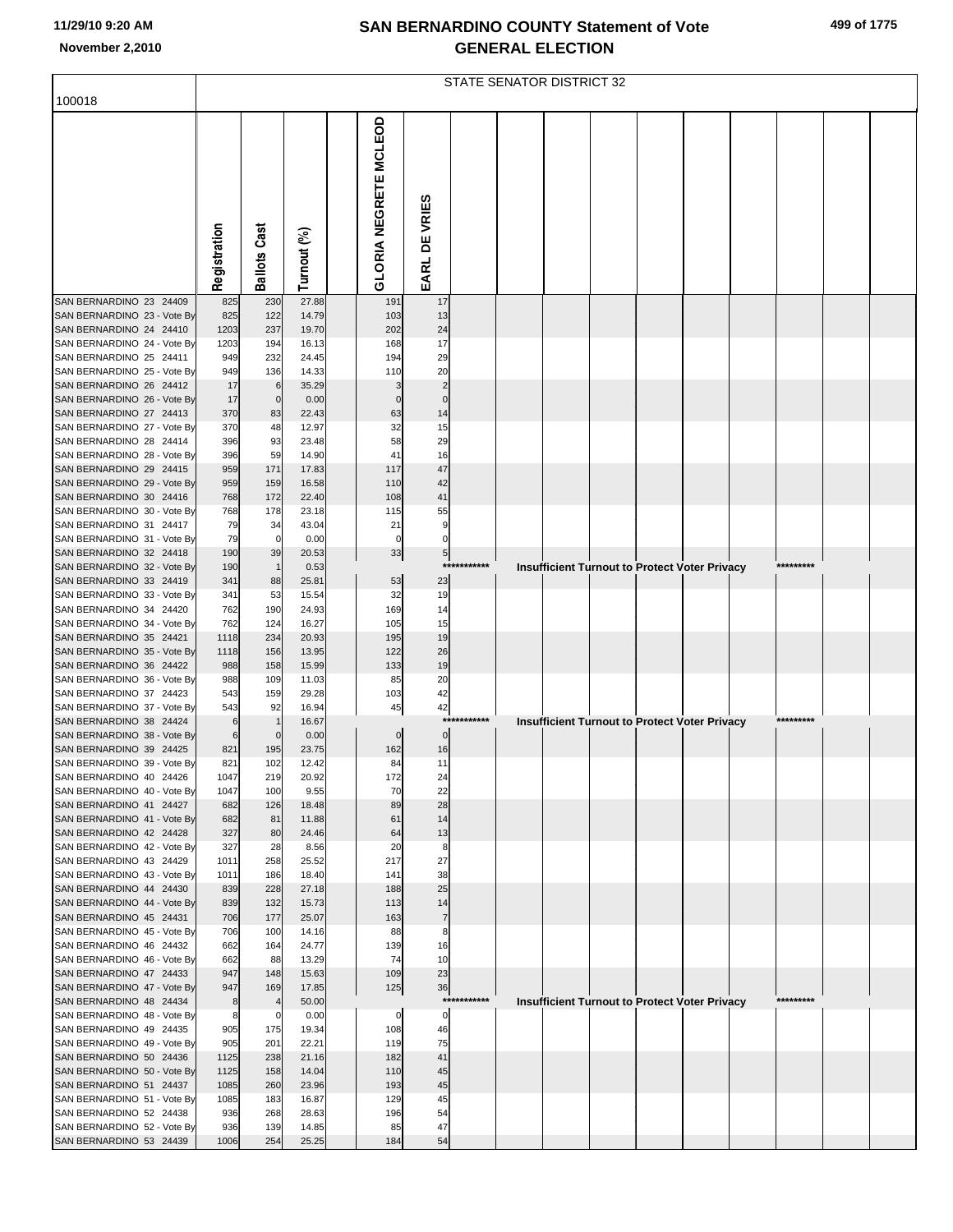|  |  | 500 of 1775 |
|--|--|-------------|
|--|--|-------------|

|                                                         |                |                       |                |                              |                         |             | STATE SENATOR DISTRICT 32 |  |                                                      |           |  |
|---------------------------------------------------------|----------------|-----------------------|----------------|------------------------------|-------------------------|-------------|---------------------------|--|------------------------------------------------------|-----------|--|
| 100018                                                  |                |                       |                |                              |                         |             |                           |  |                                                      |           |  |
|                                                         | Registration   | <b>Ballots Cast</b>   | Turnout (%)    | <b>GLORIA NEGRETE MCLEOD</b> | EARL DE VRIES           |             |                           |  |                                                      |           |  |
| SAN BERNARDINO 53 - Vote By                             | 1006           | 123                   | 12.23          | 93                           | 26                      |             |                           |  |                                                      |           |  |
| SAN BERNARDINO 54 24440<br>SAN BERNARDINO 54 - Vote By  | 715<br>715     | 75<br>146             | 10.49<br>20.42 | 52<br>101                    | 17<br>30                |             |                           |  |                                                      |           |  |
| SAN BERNARDINO 55 24441                                 | 10             |                       | 20.00          |                              |                         | *********** |                           |  | Insufficient Turnout to Protect Voter Privacy        | ********* |  |
| SAN BERNARDINO 55 - Vote By                             | 10             | $\Omega$              | 0.00           | 0                            | $\mathbf 0$             |             |                           |  |                                                      |           |  |
| SAN BERNARDINO 57 24443<br>SAN BERNARDINO 57 - Vote By  | 941<br>941     | 231<br>186            | 24.55<br>19.77 | 161<br>127                   | 51<br>51                |             |                           |  |                                                      |           |  |
| SAN BERNARDINO 58 24444                                 | 45             | 15                    | 33.33          | 12                           | $\overline{\mathbf{c}}$ |             |                           |  |                                                      |           |  |
| SAN BERNARDINO 58 - Vote By<br>SAN BERNARDINO 59 24445  | 45<br>1085     | $\overline{0}$<br>270 | 0.00<br>24.88  | $\mathbf 0$<br>165           | $\pmb{0}$<br>$77$       |             |                           |  |                                                      |           |  |
| SAN BERNARDINO 59 - Vote By                             | 1085           | 183                   | 16.87          | 106                          | 67                      |             |                           |  |                                                      |           |  |
| SAN BERNARDINO 61 24447                                 | 3              |                       | 33.33          |                              | ***                     | *******     |                           |  | Insufficient Turnout to Protect Voter Privacy        |           |  |
| SAN BERNARDINO 61 - Vote By<br>SAN BERNARDINO 66 24336  | 3<br>781       | $\mathbf{0}$<br>227   | 0.00<br>29.07  | $\mathbf 0$<br>135           | $\mathbf 0$<br>67       |             |                           |  |                                                      |           |  |
| SAN BERNARDINO 66 - Vote By                             | 781            | 177                   | 22.66          | 83                           | 81                      |             |                           |  |                                                      |           |  |
| SAN BERNARDINO 67 24337                                 | 887            | 245                   | 27.62          | 126                          | 90                      |             |                           |  |                                                      |           |  |
| SAN BERNARDINO 67 - Vote By<br>SAN BERNARDINO 70 24339  | 887<br>771     | 136<br>156            | 15.33<br>20.23 | 71<br>85                     | 57<br>60                |             |                           |  |                                                      |           |  |
| SAN BERNARDINO 70 - Vote By                             | 771            | 144                   | 18.68          | 78                           | 56                      |             |                           |  |                                                      |           |  |
| SAN BERNARDINO 73 24342                                 | 43             | 25                    | 58.14          | 18                           | $\overline{7}$          |             |                           |  |                                                      |           |  |
| SAN BERNARDINO 73 - Vote By<br>SAN BERNARDINO 74 24343  | 43<br>1078     | $\overline{0}$<br>339 | 0.00           | $\mathbf 0$<br>193           | $\mathbf 0$<br>129      |             |                           |  |                                                      |           |  |
| SAN BERNARDINO 74 - Vote By                             | 1078           | 259                   | 31.45<br>24.03 | 123                          | 119                     |             |                           |  |                                                      |           |  |
| SAN BERNARDINO 75 24344                                 | 757            | 279                   | 36.86          | 135                          | 112                     |             |                           |  |                                                      |           |  |
| SAN BERNARDINO 75 - Vote By<br>SAN BERNARDINO 78 24347  | 757            | 174<br>352            | 22.99<br>37.13 | 78<br>196                    | 80<br>131               |             |                           |  |                                                      |           |  |
| SAN BERNARDINO 78 - Vote By                             | 948<br>948     | 209                   | 22.05          | 108                          | 89                      |             |                           |  |                                                      |           |  |
| SAN BERNARDINO 79 24348                                 | 55             | 37                    | 67.27          | 23                           | 12                      |             |                           |  |                                                      |           |  |
| SAN BERNARDINO 79 - Vote By<br>SAN BERNARDINO 80 24349  | 55<br>189      | $\Omega$              | 0.00<br>34.39  | $\mathbf 0$<br>40            | $\mathbf 0$<br>19       |             |                           |  |                                                      |           |  |
| SAN BERNARDINO 80 - Vote By                             | 189            | 65<br>$\overline{0}$  | 0.00           | $\mathbf 0$                  | $\mathbf{0}$            |             |                           |  |                                                      |           |  |
| SAN BERNARDINO 82 24351                                 | 327            | 66                    | 20.18          | 38                           | 25                      |             |                           |  |                                                      |           |  |
| SAN BERNARDINO 82 - Vote By<br>SAN BERNARDINO 83 24352  | 327            | 35                    | 10.70          | 23                           | $\overline{7}$          |             |                           |  |                                                      |           |  |
| SAN BERNARDINO 83 - Vote By                             | 168<br>168     | 107<br>$\overline{0}$ | 63.69<br>0.00  | 0                            | $\Omega$                |             |                           |  |                                                      |           |  |
| SAN BERNARDINO 84 24353                                 | 620            | 89                    | 14.35          | 59                           | 25                      |             |                           |  |                                                      |           |  |
| SAN BERNARDINO 84 - Vote By<br>SAN BERNARDINO 88 24357  | 620<br>610     | 108<br>173            | 17.42<br>28.36 | 61<br>89                     | 40<br>77                |             |                           |  |                                                      |           |  |
| SAN BERNARDINO 88 - Vote By                             | 610            | 123                   | 20.16          | 56                           | 53                      |             |                           |  |                                                      |           |  |
| SAN BERNARDINO 89 24358                                 | 5              | 5                     | 100.00         |                              | 0                       |             |                           |  |                                                      |           |  |
| SAN BERNARDINO 89 - Vote By<br>SAN BERNARDINO 90 24359  | 5<br>930       | $\Omega$<br>256       | 0.00<br>27.53  | $\Omega$<br>162              | $\Omega$<br>73          |             |                           |  |                                                      |           |  |
| SAN BERNARDINO 90 - Vote By                             | 930            | 205                   | 22.04          | 119                          | 65                      |             |                           |  |                                                      |           |  |
| SAN BERNARDINO 91 24360                                 | 1128           | 351                   | 31.12          | 218                          | 105                     |             |                           |  |                                                      |           |  |
| SAN BERNARDINO 91 - Vote By<br>SAN BERNARDINO 92 24361  | 1128<br>1081   | 241<br>232            | 21.37<br>21.46 | 115<br>157                   | 109<br>66               |             |                           |  |                                                      |           |  |
| SAN BERNARDINO 92 - Vote By                             | 1081           | 216                   | 19.98          | 118                          | 82                      |             |                           |  |                                                      |           |  |
| SAN BERNARDINO 93 24362                                 | 750            | 171                   | 22.80          | 86                           | 68                      |             |                           |  |                                                      |           |  |
| SAN BERNARDINO 93 - Vote By<br>SAN BERNARDINO 94 24363  | 750            | 177                   | 23.60<br>66.67 | 88                           | $77$                    | *********** |                           |  | Insufficient Turnout to Protect Voter Privacy        | ********* |  |
| SAN BERNARDINO 94 - Vote By                             |                |                       | 0.00           | $\frac{1}{2}$                | $\overline{0}$          |             |                           |  |                                                      |           |  |
| SAN BERNARDINO 95 24364                                 |                |                       | 100.00         |                              |                         | *********** |                           |  | <b>Insufficient Turnout to Protect Voter Privacy</b> | ********* |  |
| SAN BERNARDINO 95 - Vote By<br>SAN BERNARDINO 96 24365  | 0              |                       | 0.00<br>0.00   | 0                            | 0<br>0                  |             |                           |  |                                                      |           |  |
| SAN BERNARDINO 96 - Vote By                             | $\mathbf 0$    |                       | 0.00           | $\mathbf{0}$                 | $\mathbf 0$             |             |                           |  |                                                      |           |  |
| SAN BERNARDINO 99 24368                                 | 650            | 183                   | 28.15          | 105                          | 50                      |             |                           |  |                                                      |           |  |
| SAN BERNARDINO 99 - Vote By<br>SAN BERNARDINO 102 24371 | 650<br>222     | 96<br>50              | 14.77<br>22.52 | 43<br>35                     | 44<br>11                |             |                           |  |                                                      |           |  |
| SAN BERNARDINO 102 - Vote By                            | 222            |                       | 0.00           | $\Omega$                     | O                       |             |                           |  |                                                      |           |  |
| SAN BERNARDINO 105 24374                                | 0              |                       | 0.00           | 0                            |                         |             |                           |  |                                                      |           |  |
| SAN BERNARDINO 105 - Vote By                            | $\overline{0}$ |                       | 0.00           | $\mathbf 0$                  | $\mathbf 0$             |             |                           |  |                                                      |           |  |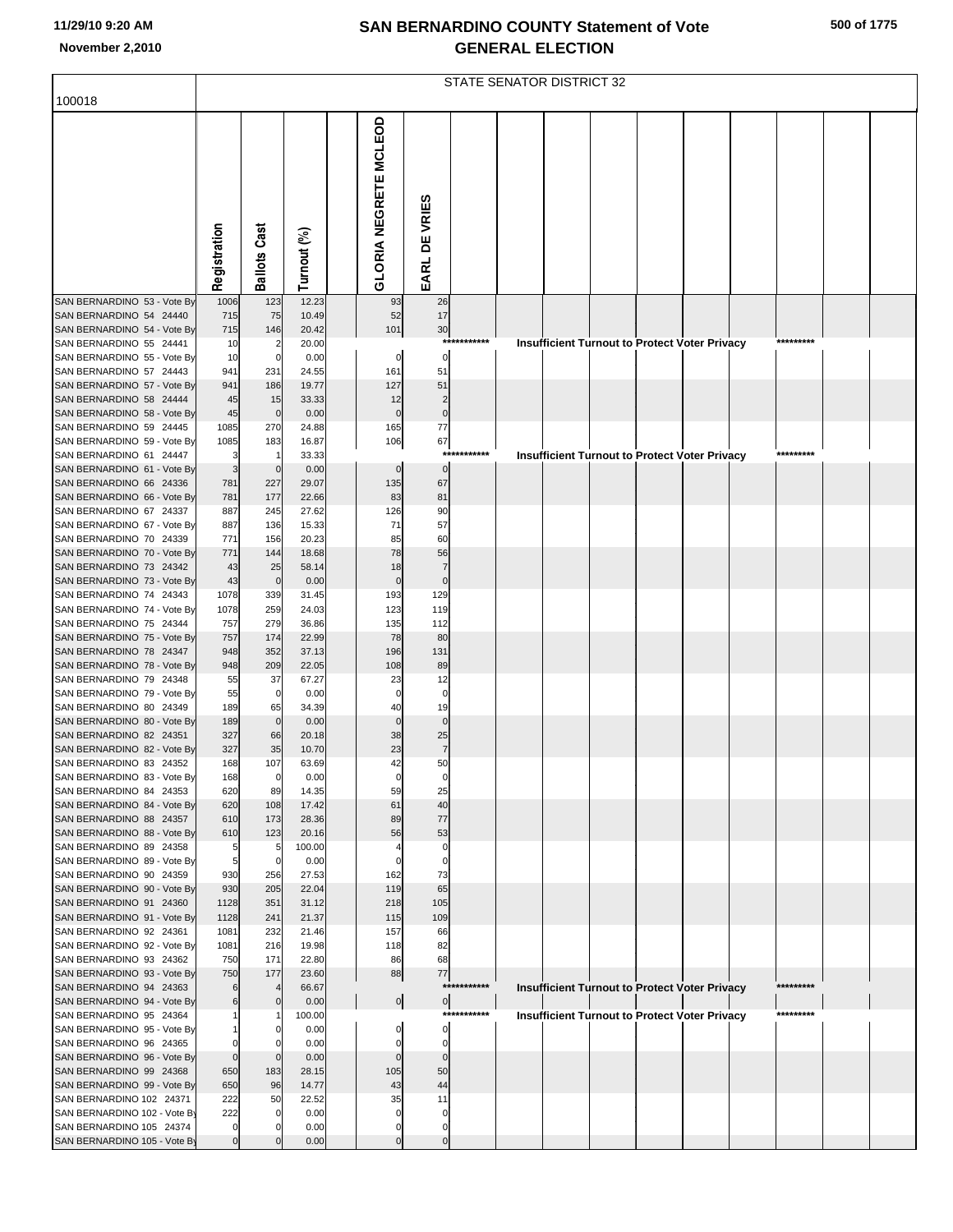#### **SAN BERNARDINO COUNTY Statement of Vote November 2,2010 GENERAL ELECTION**

| 100018                                                   |                 |                     |                |                              |                |             | <b>STATE SENATOR DISTRICT 32</b> |  |                                                      |           |  |
|----------------------------------------------------------|-----------------|---------------------|----------------|------------------------------|----------------|-------------|----------------------------------|--|------------------------------------------------------|-----------|--|
|                                                          |                 |                     |                |                              |                |             |                                  |  |                                                      |           |  |
|                                                          |                 |                     |                | <b>GLORIA NEGRETE MCLEOD</b> |                |             |                                  |  |                                                      |           |  |
|                                                          |                 |                     |                |                              |                |             |                                  |  |                                                      |           |  |
|                                                          |                 |                     |                |                              |                |             |                                  |  |                                                      |           |  |
|                                                          |                 |                     |                |                              | EARL DE VRIES  |             |                                  |  |                                                      |           |  |
|                                                          | Registration    | Cast                | Turnout (%)    |                              |                |             |                                  |  |                                                      |           |  |
|                                                          |                 | Ballots             |                |                              |                |             |                                  |  |                                                      |           |  |
|                                                          |                 |                     |                |                              |                |             |                                  |  |                                                      |           |  |
| SAN BERNARDINO 109 24377                                 | 260             | 71                  | 27.31          | 33                           | 30             |             |                                  |  |                                                      |           |  |
| SAN BERNARDINO 109 - Vote By<br>SAN BERNARDINO 112 24451 | 260<br>564      | 81<br>110           | 31.15<br>19.50 | 33<br>84                     | 45<br>14       |             |                                  |  |                                                      |           |  |
| SAN BERNARDINO 112 - Vote By                             | 564             | 76                  | 13.48          | 51                           | 21             |             |                                  |  |                                                      |           |  |
| SAN BERNARDINO 113 24378                                 | 364             | 40                  | 10.99          | 29                           | 10             |             |                                  |  |                                                      |           |  |
| SAN BERNARDINO 113 - Vote By                             | 364             | 89                  | 24.45          | 58                           | 25             |             |                                  |  |                                                      |           |  |
| SAN BERNARDINO 114 24452<br>SAN BERNARDINO 114 - Vote By | 379<br>379      | 47<br>92            | 12.40<br>24.27 | 38<br>68                     | 6<br>15        |             |                                  |  |                                                      |           |  |
| SAN BERNARDINO 115 24453                                 | 342             | 51                  | 14.91          | 37                           | 10             |             |                                  |  |                                                      |           |  |
| SAN BERNARDINO 115 - Vote By                             | 342             | 39                  | 11.40          | 24                           | 12             |             |                                  |  |                                                      |           |  |
| SAN BERNARDINO 117 24455                                 | 542             | 223                 | 41.14          | 107                          | 44             |             |                                  |  |                                                      |           |  |
| SAN BERNARDINO 117 - Vote By<br>SAN BERNARDINO 118 24379 | 542<br>540      | 92<br>144           | 16.97<br>26.67 | 50<br>76                     | 37<br>57       |             |                                  |  |                                                      |           |  |
| SAN BERNARDINO 118 - Vote By                             | 540             | 106                 | 19.63          | 58                           | 41             |             |                                  |  |                                                      |           |  |
| SAN BERNARDINO 119 24380                                 | 497             | 132                 | 26.56          | 75                           | 31             |             |                                  |  |                                                      |           |  |
| SAN BERNARDINO 119 - Vote By                             | 497             | 55                  | 11.07          | 36                           | 18<br>$\Omega$ |             |                                  |  |                                                      |           |  |
| SAN BERNARDINO 120 24381<br>SAN BERNARDINO 120 - Vote By |                 | 0<br>O              | 0.00<br>0.00   |                              | 0              |             |                                  |  |                                                      |           |  |
| SAN BERNARDINO 121 24456                                 |                 |                     | 25.00          |                              |                | *********** |                                  |  | <b>Insufficient Turnout to Protect Voter Privacy</b> | ********* |  |
| SAN BERNARDINO 121 - Vote By                             |                 | $\mathbf 0$         | 0.00           | $\mathbf 0$                  | $\overline{0}$ |             |                                  |  |                                                      |           |  |
| SAN BERNARDINO 123 24457<br>SAN BERNARDINO 123 - Vote By | 569<br>569      | 145<br>77           | 25.48<br>13.53 | 115<br>61                    | 18<br>13       |             |                                  |  |                                                      |           |  |
| SAN BERNARDINO 125 24458                                 |                 | 4                   | 50.00          |                              |                | *********** |                                  |  | Insufficient Turnout to Protect Voter Privacy        | ********* |  |
| SAN BERNARDINO 125 - Vote By                             |                 | 0                   | 0.00           |                              | $\Omega$       |             |                                  |  |                                                      |           |  |
| SAN BERNARDINO 126 24459                                 |                 | 0                   | 0.00           |                              |                |             |                                  |  |                                                      |           |  |
| SAN BERNARDINO 126 - Vote By<br>SAN BERNARDINO 128 24460 |                 | O                   | 0.00<br>0.00   |                              |                |             |                                  |  |                                                      |           |  |
| SAN BERNARDINO 128 - Vote By                             |                 |                     | 0.00           |                              |                |             |                                  |  |                                                      |           |  |
| SAN BERNARDINO 130 24461                                 |                 |                     | 0.00           |                              |                |             |                                  |  |                                                      |           |  |
| SAN BERNARDINO 130 - Vote By                             |                 |                     | 0.00           |                              | 0              |             |                                  |  |                                                      | ********* |  |
| SAN BERNARDINO 139 24462<br>SAN BERNARDINO 139 - Vote By |                 | 0                   | 66.67<br>0.00  | $\Omega$                     | $\Omega$       | *********** |                                  |  | <b>Insufficient Turnout to Protect Voter Privacy</b> |           |  |
| SAN BERNARDINO 140 24463                                 | 826             | 144                 | 17.43          | 111                          | 26             |             |                                  |  |                                                      |           |  |
| SAN BERNARDINO 140 - Vote By                             | 826             | 105                 | 12.71          | 80                           | 25             |             |                                  |  |                                                      |           |  |
| SAN BERNARDINO 141 24464                                 | 158             | 65                  | 41.14          | 48                           | 10             |             |                                  |  |                                                      |           |  |
| SAN BERNARDINO 141 - Vote By<br>SAN BERNARDINO 143 24465 | 158<br>257      | 22<br>26            | 13.92<br>10.12 | 19                           | 11             |             |                                  |  |                                                      |           |  |
| SAN BERNARDINO 143 - Vote By                             | 257             | 92                  | 35.80          | 54                           | 35             |             |                                  |  |                                                      |           |  |
| SAN BERNARDINO 148 24466                                 | $\Omega$        | $\mathbf 0$         | 0.00           |                              | $\Omega$       |             |                                  |  |                                                      |           |  |
| SAN BERNARDINO 148 - Vote By<br>SAN BERNARDINO 150 24467 | $\Omega$<br>348 | 0<br>159            | 0.00<br>45.69  | 116                          | $\Omega$<br>35 |             |                                  |  |                                                      |           |  |
| SAN BERNARDINO 150 - Vote By                             | 348             | 51                  | 14.66          | 31                           | 18             |             |                                  |  |                                                      |           |  |
| SAN BERNARDINO 152 24468                                 | 344             | 61                  | 17.73          | 46                           | 10             |             |                                  |  |                                                      |           |  |
| SAN BERNARDINO 152 - Vote By                             | 344             | 59                  | 17.15          | 43                           | 14             |             |                                  |  |                                                      |           |  |
| SAN BERNARDINO 172 24384<br>SAN BERNARDINO 172 - Vote By | 14<br>14        | $\overline{c}$<br>0 | 14.29<br>0.00  | $\Omega$                     | $\mathbf{0}$   | *********** |                                  |  | <b>Insufficient Turnout to Protect Voter Privacy</b> | ********* |  |
| SAN BERNARDINO 173 24385                                 | 535             | 81                  | 15.14          | 55                           | 23             |             |                                  |  |                                                      |           |  |
| SAN BERNARDINO 173 - Vote By                             | 535             | 66                  | 12.34          | 39                           | 26             |             |                                  |  |                                                      |           |  |
| SAN BERNARDINO 181 24469                                 | 46              | 18                  | 39.13          | 12                           |                |             |                                  |  |                                                      |           |  |
| SAN BERNARDINO 181 - Vote By<br>SAN BERNARDINO 182 24470 | 46<br>248       | $\mathbf 0$<br>112  | 0.00<br>45.16  | O<br>44                      | 59             |             |                                  |  |                                                      |           |  |
| SAN BERNARDINO 182 - Vote By                             | 248             | 6                   | 2.42           | 1                            | $\overline{5}$ |             |                                  |  |                                                      |           |  |
| SAN BERNARDINO 183 24471                                 |                 | 1                   | 100.00         |                              |                | *********** |                                  |  | <b>Insufficient Turnout to Protect Voter Privacy</b> | ********* |  |
| SAN BERNARDINO 183 - Vote By<br>SAN BERNARDINO 184 24472 | 12              | 0<br>5              | 0.00<br>41.67  |                              | $\mathbf{0}$   |             |                                  |  |                                                      |           |  |
| SAN BERNARDINO 184 - Vote By                             | 12              | $\mathbf 0$         | 0.00           |                              |                |             |                                  |  |                                                      |           |  |
| SAN BERNARDINO 185 24473                                 | 103             | 25                  | 24.27          | 17                           |                |             |                                  |  |                                                      |           |  |
| SAN BERNARDINO 185 - Vote By                             | 103             | 0                   | 0.00           | 0                            | $\circ$        | *********** |                                  |  |                                                      | ********* |  |
| SAN BERNARDINO 186 24474<br>SAN BERNARDINO 186 - Vote By |                 |                     | 50.00<br>0.00  | $\overline{0}$               | $\overline{0}$ |             |                                  |  | <b>Insufficient Turnout to Protect Voter Privacy</b> |           |  |
| SAN BERNARDINO 187 24475                                 |                 |                     | 16.67          |                              |                | *********** |                                  |  | <b>Insufficient Turnout to Protect Voter Privacy</b> | ********* |  |